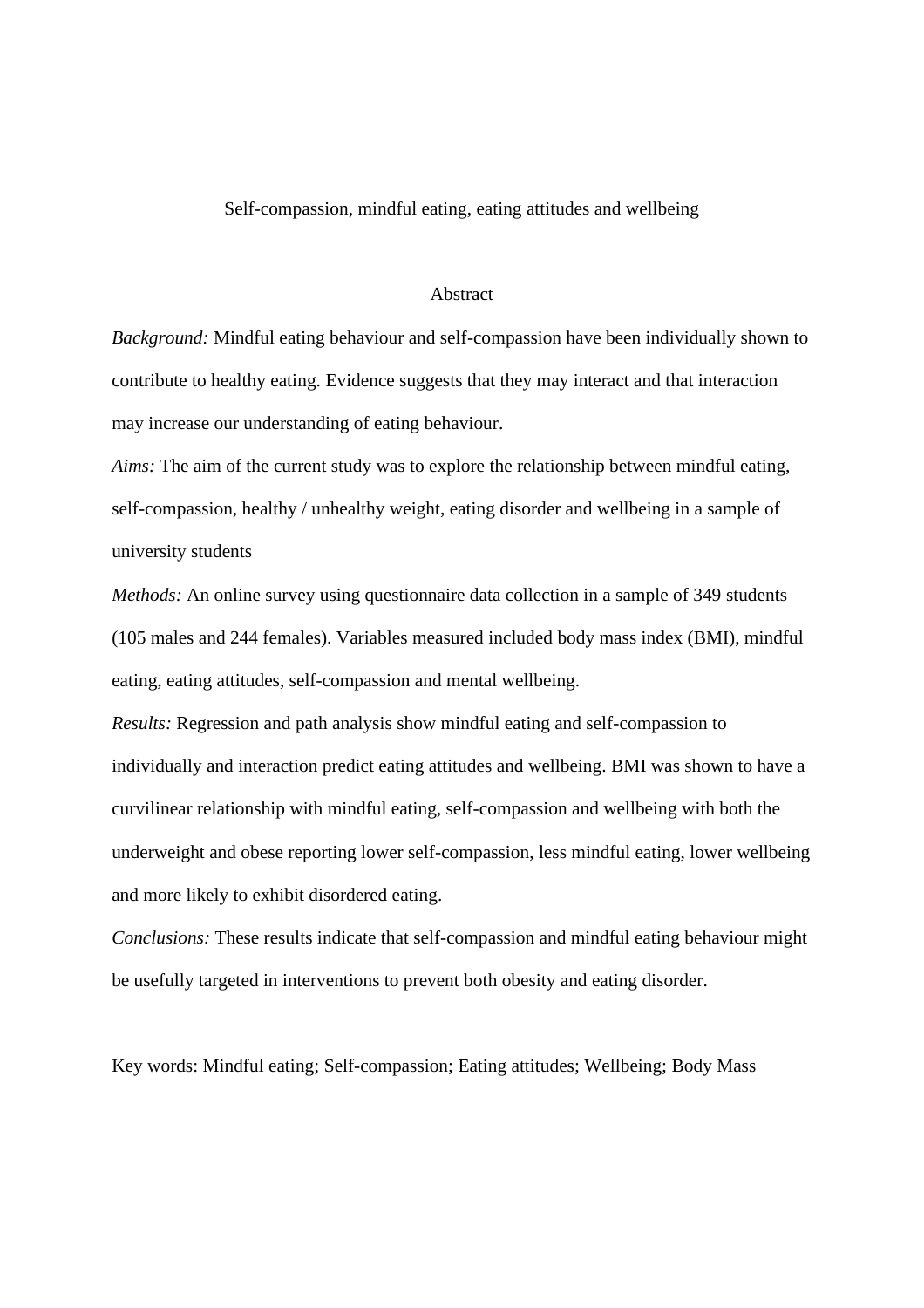## Introduction

Obesity is described as an epidemic in a substantial proportion of the world and probably the greatest threat to long term health that exists (Reiband, Heitmann, & Sørensen, 2020; Reilly & Kelly, 2010). Eating disorders are defined as psychiatric illness associated with a range of psychological and physical outcomes (Culbert, Racine, & Klump, 2015). Both are largely a function of problematic eating behaviour and cognitions around eating.

There is a growing literature on mindful eating (Beshara, Hutchinson & Wilson, 2013; Robinson et al, 2013). According to Mantzios and Wilson (2015), mindfulness is a state of awareness of the present moment which requires constant practice, usually through meditation. It is believed to involve maintaining a non-judgemental awareness of thoughts, feelings and perceptions in the moment (Lofgren, 2015). Mindfulness skills are essential in assisting individuals to increase their awareness of both emotional and physical states, as well as how to respond in a non-judgemental way (Kristeller, Baer & Quillian-Wolever, 2006). Additionally, mindful eating techniques are thought to increase an individual's awareness of signals relating to hunger and fullness (Hepworth, 2010). As a result, this enables them to respond appropriately to hunger cues, as opposed to engaging in restrictive or indulgent eating. For example, mindful breathing is believed to increase identification of hunger cues (Hepworth, 2010). Mindfulness interventions have been found to produce a positive impact on reducing the frequency of binge eating (Kristeller et al., 2006).

Framson et al. (2009) claims mindful eating involves food consumption which is regulated by suitable eating cues, such as hunger. Mindful eating consists of a strong awareness of personal eating behaviours as well as low emotional response to eating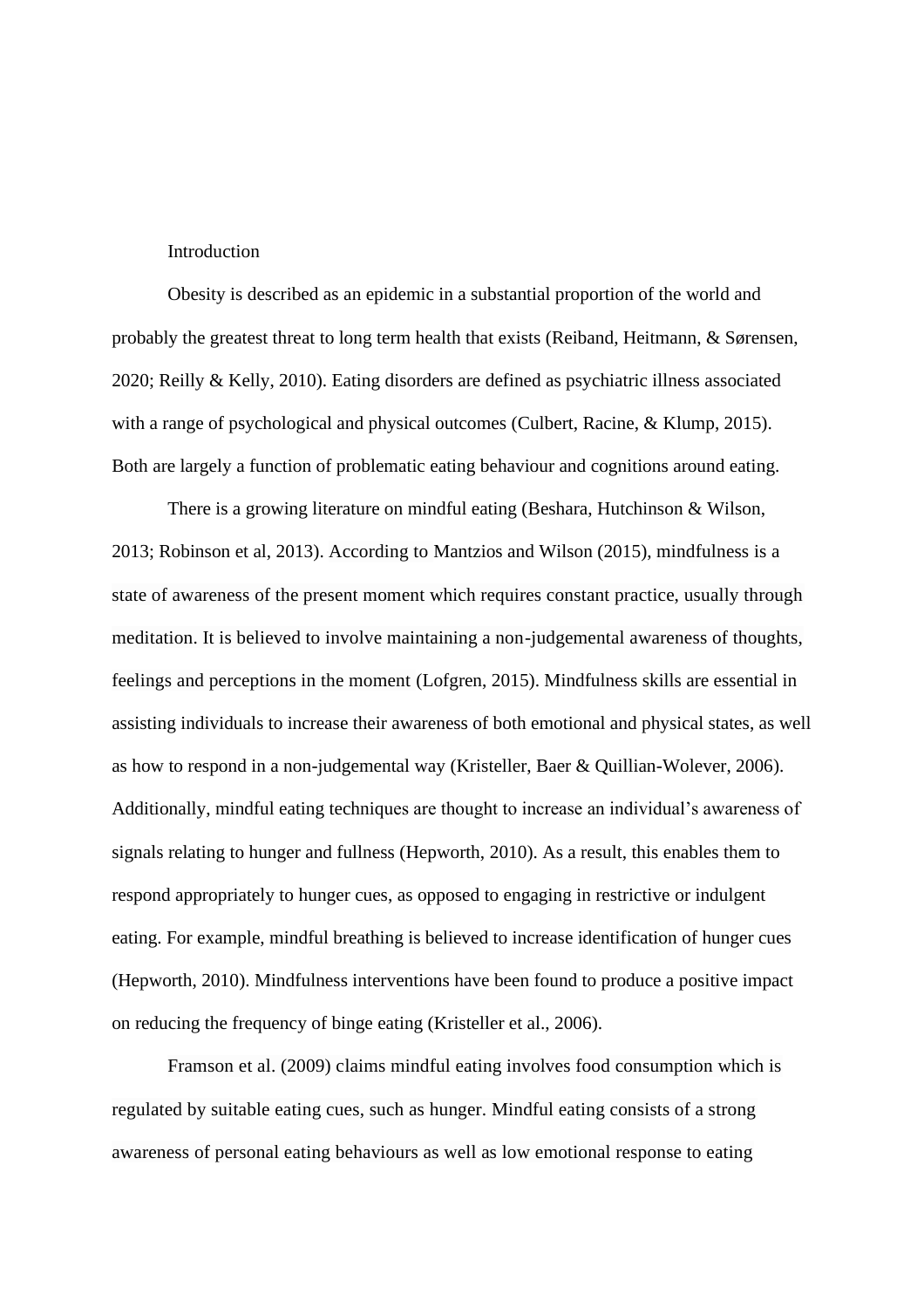(Framson et al., 2009). Mindful eating also involves adjusting attitudes towards food and aids a broader understanding of food preferences and aversions (Baer, Fischer, & Huss, 2005). Mindful eating enables appropriate decisions to be made about what food to eat, how much to eat and solely concentrating on the act of eating (Lofgren, 2015). Research evidence indicates mindfulness has the potential to reduce emotional triggers, which can often lead to emotional eating, whereas an absence of mindful eating is considered to be associated with anxiety and binge eating (Mantzios & Wilson, 2015; Pintado-Cucarella & Rodríguez-Salgado, 2016).

Results from a study carried out by Pintado-Cucarella and Rodríguez-Salgado (2016) showed that people who were less mindful, in relation to their eating behaviours, had less awareness and control of their eating habits and were overall more overweight. Similarly, Taylor, Daiss and Krietsch (2015) argue that insufficient attention to the experience of eating can result in a decrease in awareness of external eating cues or satiety signals, which in turn may lead to maladaptive eating behaviours. In contrast, participants in a study by Beshara et al. (2013), who self-reported as mindful eaters (as measured by the Mindful Eating Questionnaire) reported less emotional and stress eating. According to Corstorphine (2006), mindfulness is important for individuals with an eating disorder, as many sufferers find it difficult to regulate physical, emotional and cognitive experiences. Recent research investigating the application of mindfulness interventions with people who have eating disorders, has demonstrated promising results (Hepworth, 2010). In particular, research conducted by Jordan, Wang, Donatoni and Meier (2014) found a positive relationship between mindfulness and healthy eating behaviours, across four studies.

A separate literature has grown on self‐compassion and its relationship to eating behaviour (Costa, Marôco, Pinto-Gouveia, Ferreira & Castilho, 2016). According to Neff (2003) self-compassion comprises of three connecting components, each with opposite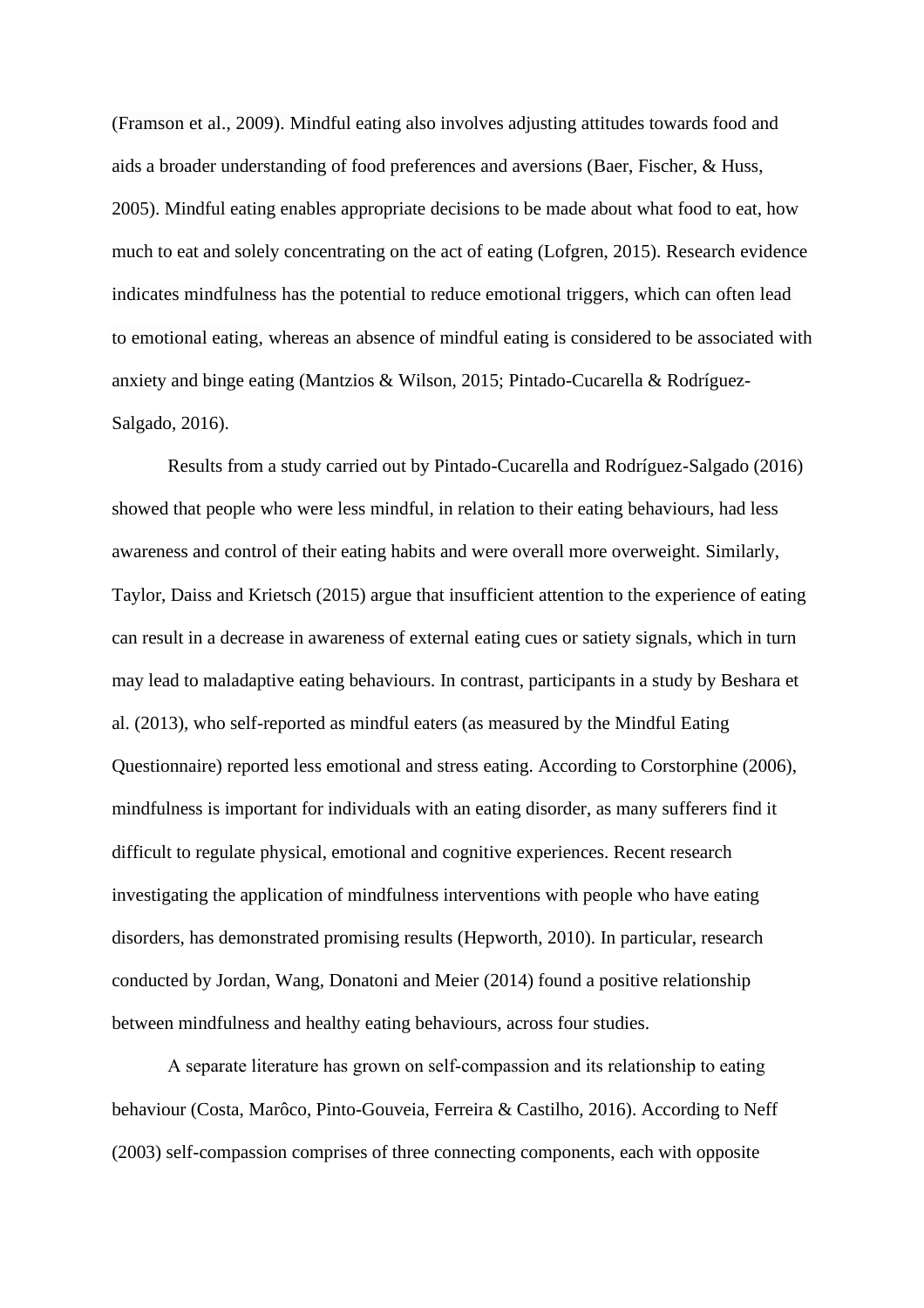dimensions: self-kindness versus self-judgment, common humanity versus isolation and mindfulness versus over-identification. Firstly, self‐kindness versus self‐judgment refers to individuals' ability to be caring and understanding with themselves, rather than being selfcritical of failure. Secondly, the common humanity versus the isolation dimension refers to an ability to remember that suffering is part of nature. Lastly, mindfulness versus over‐ identification involves an awareness and acceptance of painful experiences, without being judgmental (Costa et al., 2016).

A meta-analysis of eight studies by Sirois, Kitner and Hirsch (2015) showed a positive relationship between self-compassion and healthy eating habits. Neff (2003) states that self-compassion may help people to engage in healthy eating behaviours, as a result of wanting to look after their bodies. Self-compassion is also thought to increase healthy eating behaviours by decreasing body dissatisfaction (Albertson, Neff & Dill-Shackleford, 2014). For example, a self-compassionate attitude may enable individuals to view their bodies in a way which minimises body shame, consequently reducing maladaptive eating behaviours (Berry, Kowalski, Ferguson & McHugh, 2010). Additionally, self-compassion can reduce the likelihood of an individual engaging in unhealthy eating behaviours (as the result of becoming overwhelmed by negative thoughts and feeling) through encouragement of a nonjudgmental and balanced view of self (Albertson et al., 2014). Research carried out by Kelly, Carter and Borairi (2014) showed that eating disorder patients who implemented selfcompassion early on during treatment, had a better response. Individuals who are selfcompassionate are found to be less self-critical if they fail on diets (Adams & Leary 2007). Therefore, self-compassionate eaters are considered to demonstrate less emotional eating and lower eating disorder psychopathology (Kelly, Vimalakanthan & Carter, 2014). Findings from a study carried out by Swan et al. (2016) showed that self-compassion can aid in decreasing self-judgement, meanwhile increasing self-regulation of dietary restraint. Thus,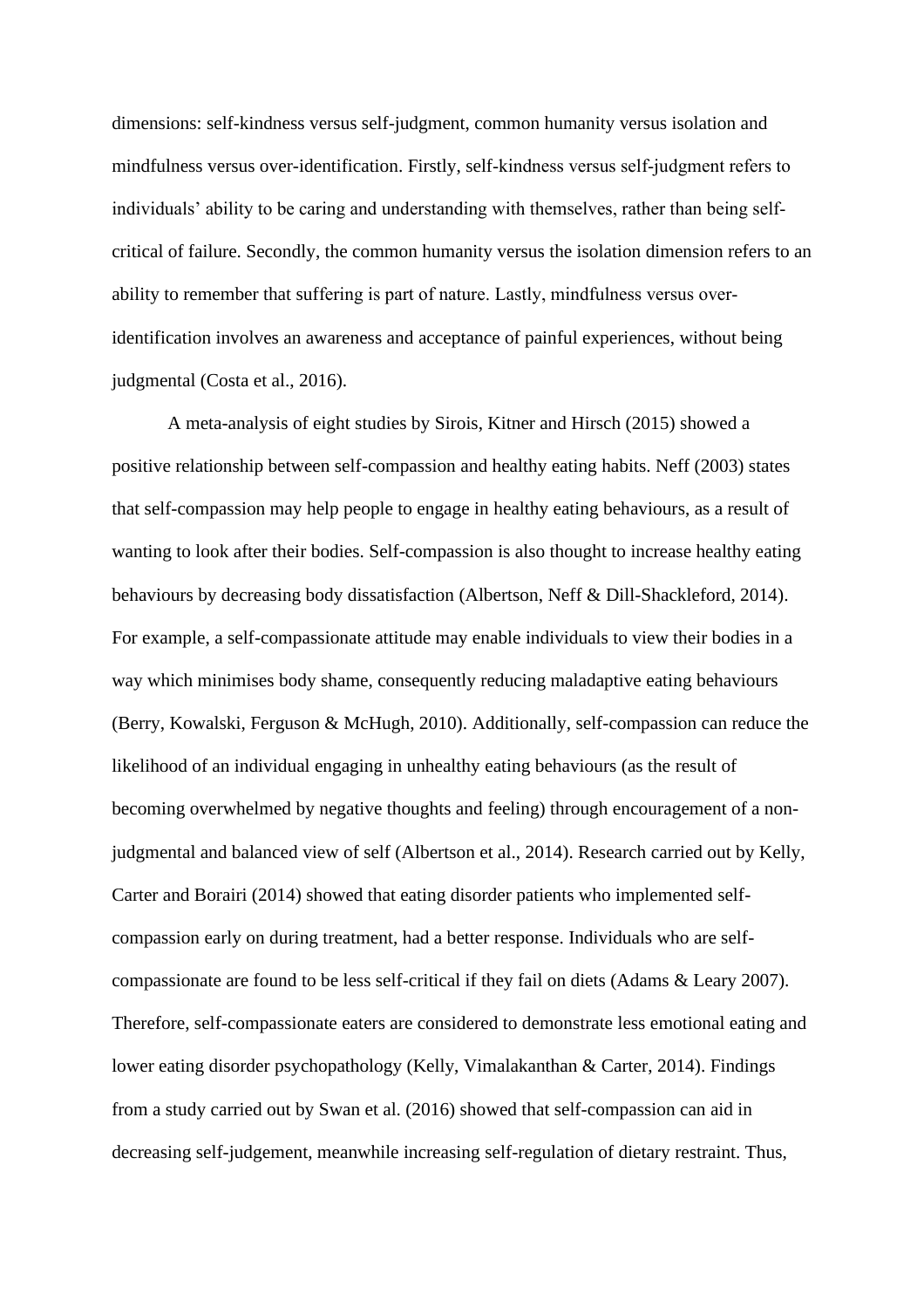through a more realistic self-appraisal, self-compassionate individuals have the ability to focus on healthy eating goals (Breines & Chen, 2012).

Conversely, a lack of self-compassion is found to lead to maladaptive eating behaviours, such as strict dieting and feelings of guilt associated with diet failures (Shafran, Cooper & Fairburn, 2002). This feeling of guilt can lead to further unhealthy eating behaviours, such as overeating, in an attempt to cope with negative self-thoughts (Jackson, Lynne-Cooper, Mintz & Albino, 2003). In addition, McKinley and Hyde (1996) state that maladaptive eating is partially a result of self-criticism (Raes, Pommier, Neff, & Van Gucht, 2011). Previous research has supported the psychological benefits of self-compassion, however there is limited research considering its impact on behaviours relating to health, such as eating behaviours (Swan et al., 2016). Therefore, Mantzios and Egan (2017) state that self-compassion is a trait which requires further research, as it is unclear as to whether it leads to healthy eating behaviours and decisions regarding food.

It would appear that the relationship between self-compassion and mindful eating might be a fruitful avenue to explore (Mantzios, Egan, Hussain, Keyte, & Bahia, 2018). In particular how they might influence both healthy / unhealthy eating and eating disorders.

The transition from school to university requires students to adapt to a new, unfamiliar environment (Dyson & Renk, 2006), and is a crucial period in which changes in eating behaviours commonly occur (Racette, Deusinger, Strube, Highstein & Deusinger, 2008). Research indicates that if students fail to effectively adapt to university life, it can negatively affect their health behaviours and consequently their weight (Von Ah, Ebert, Ngamvitroj, Park & Kang, 2004). According to Tanton, Dodd, Woodfield and Mabhala (2015), university students engage in risky lifestyle behaviours, including unhealthy eating, such as over-consumption of food or insufficient food intake, increasing the risk of becoming over-weight or malnourished (Tanton et al., 2015).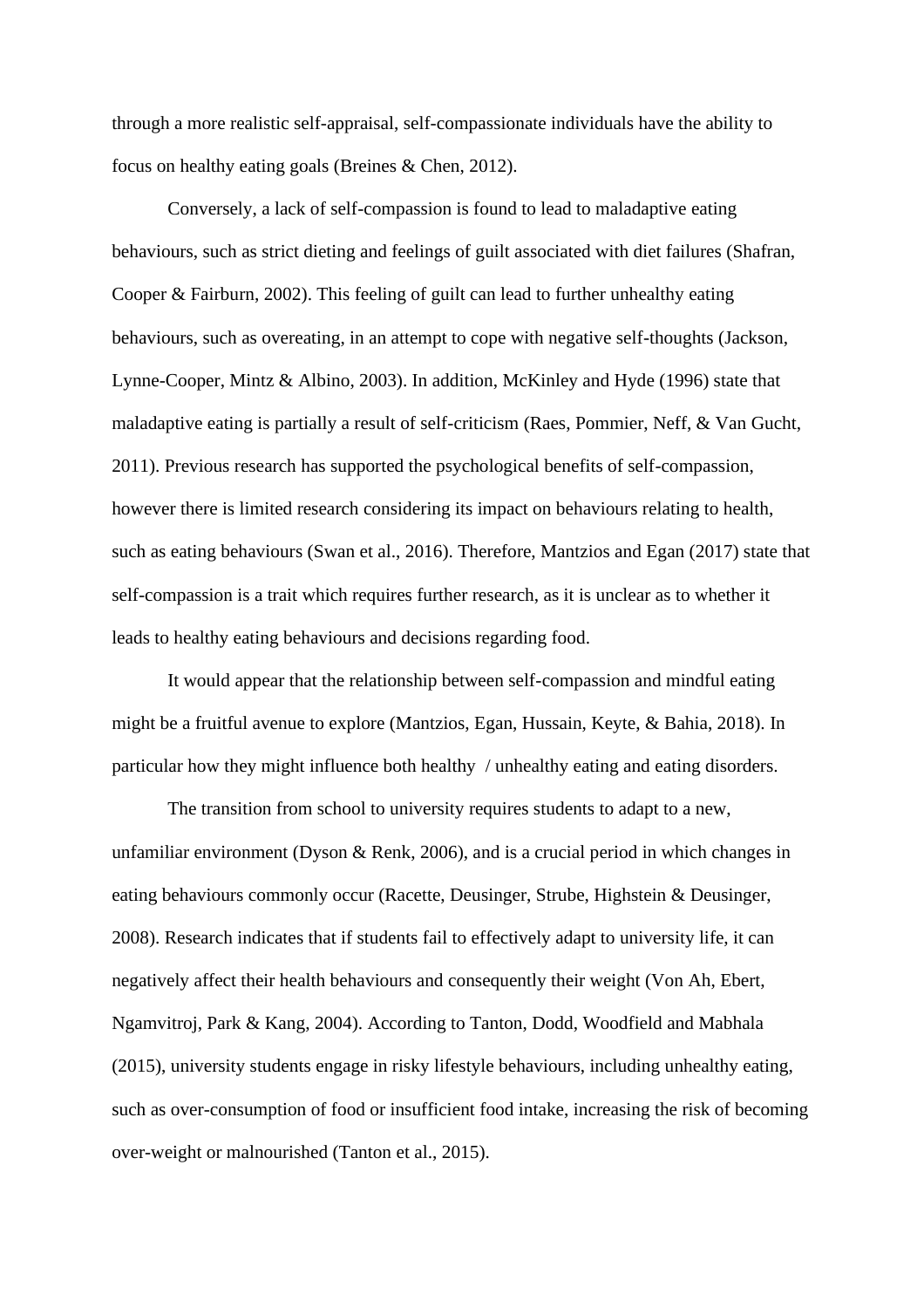The aim of the current study was to explore the relationship between mindful eating, self-compassion, healthy / unhealthy weight, eating disorder and wellbeing in a sample of university students.

Method

*Design* 

An online survey using questionnaire data collection.

## *Participants*

Participants were 349 (150 males and 244 females) university students, aged between 18-30. Of these 40 were underweight, 144 were normal weight, 122 were overweight, and 43 were obese according to the standard Body Mass Index (BMI) categorisation.

# *Materials*

Participants were asked for their sex, age, height and weight before completing the following standard measures. Height and weight were used to calculate BMI.

The Mindful Eating Behaviour Scale (MEBS: Winkens et al., 2018).) is a scale made up of 20 items, measuring four domains of: Focused Eating; Hunger and Satiety Cues; Eating with Awareness; and Eating without Distraction. Examples of statements include 'I notice how my food looks' or 'I multi-task while I am eating'. Participants respond to the statements by indicating how often they behave in such a way. Responses are given on a 0-4 scale, with 0 being 'never' and 4 being 'always'. Cronbach's alpha values were medium to high (.70 to .89)

The Self-Compassion Scale - Short Form (SCS-SF: Raes, Pommier, Neff and Van Gucht, 2011) is an efficient alternative 12 item version of the original Self-Compassion Scale (SCS: Neff, 2003). It is reliable and has the equivalent factorial structure as the original scale. Examples include 'I'm disapproving and judgmental about my own flaws and inadequacies' and 'When something upsets me, I try to keep my emotions in balance'. Responses are rated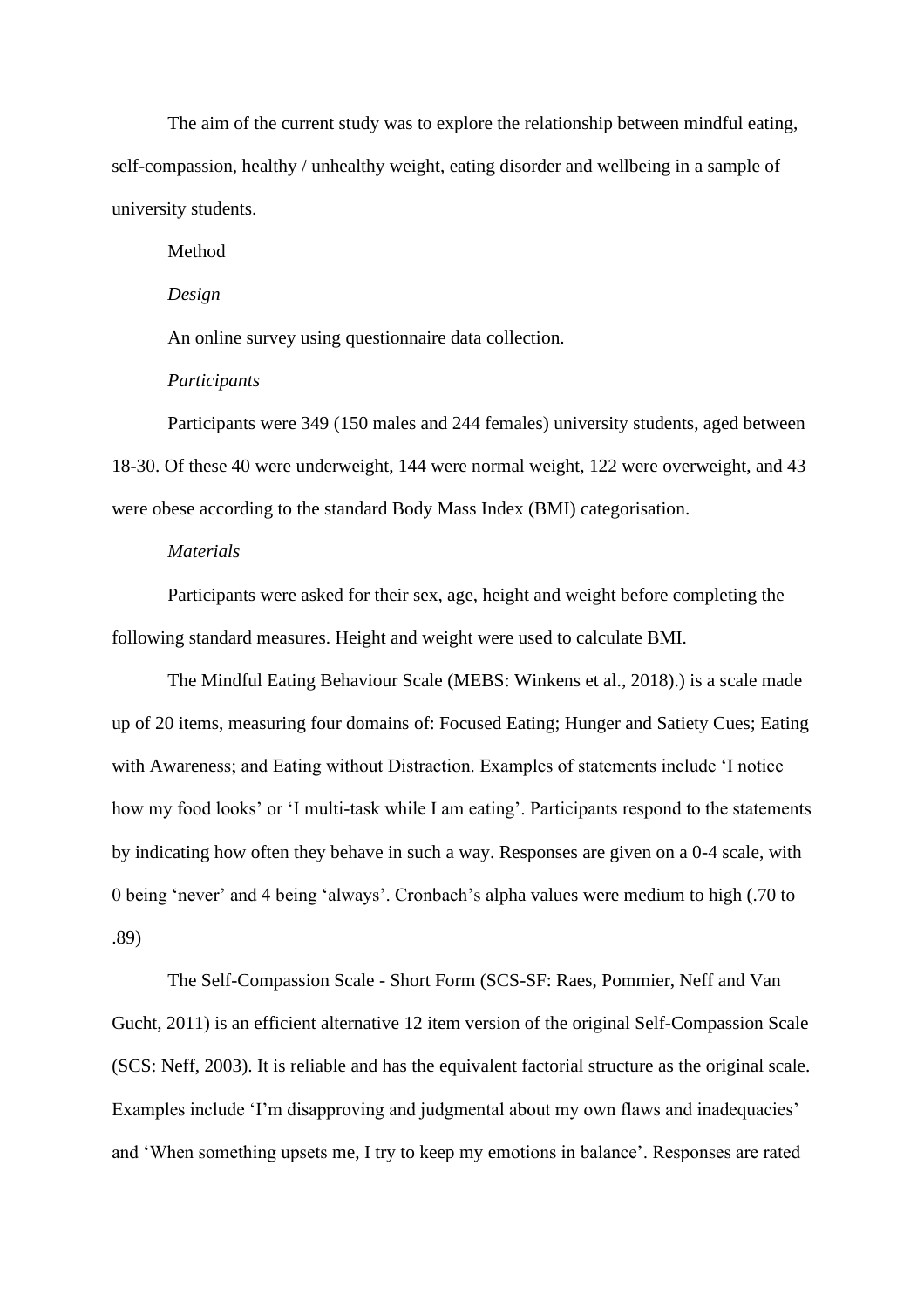on a 5-point Likert scale with 1 being 'almost always' and 5 being 'almost never'. The SCS– SF has internal consistency, as the Cronbach's alpha for the scale is 0.86, in all samples.

Eating Attitudes Test (EAT-26: Garner, Olmsted, Bohr, & Garfinkel, 1982) is a 26 item shortened version of the original 40 item scale (EAT-40: Garner, & Garfinkel, 1979). It is widely used to identify potential eating disorders and has a cut off score of 20 above which participants might require treatment. Participants are asked to state how often they engage in the behaviours relating to weight and food, on a 6-point scale from 'never' to 'always'. The scale is scored 0 for the first 3 points (never, rarely and sometimes) and the 1 for often, 2 for usually, and 3 for always. Examples include 'I like my stomach to be empty' and 'I display self-control around food' (Garner, 1982). EAT-26 is found to have good internal consistency, with an alpha coefficient of 0.79 (Lane, 2003).

The Warwick Edinburgh Mental Well-being Scale (WEMWBS) was used to measure wellbeing and is made up of 18 positively worded items that relate to the different aspects of positive mental health. These include things such as positive functioning, satisfying interpersonal relationships and positive affect (Tennant et al., 2007). Each item is rated based on the experience of the respondent over the past two weeks. The items are ranked on a 5 point Likert scale ranging from 1 ("None of the Time") to 5 ("All of the Time"). The summed item scores are used to determine the level of positive mental well-being, with a higher score indicative of a higher level of positive mental well-being. The Cronbach's alpha for the scale is 0.93.

# *Procedure*

After ethical approval from the School of Psychology Ethics Committee an e-mail containing a link to the questionnaire was sent to 532 students in the Faculty of Health Science. On clicking the link participants were taken to the online survey where they were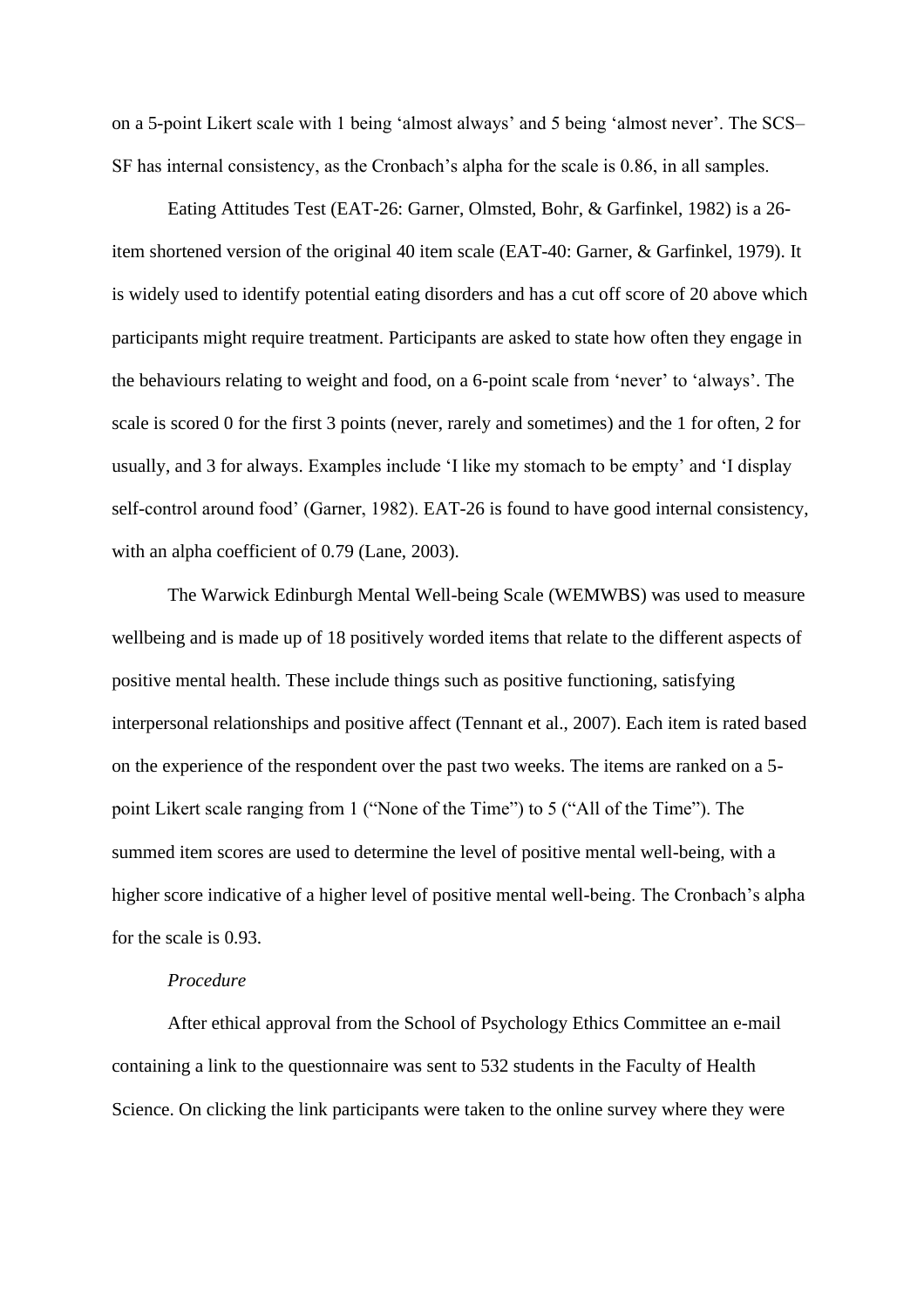presented with an information sheet and asked to tick a box indicating consent. In total 349 participants completed the survey.

## *Ethics*

In order for informed consent from participants to be received for this research study, an information sheet was provided with an attached tick box consent form.

# Re

The first stage in analysis was to explore the relationships between each of the variables involved and to calculate some descriptive statistics, firstly using the variable dimensions (Table 1) and then using the composite variable scores (Tale 2).

### Insert Tables 1 & 2 about here

Mindful eating and self-compassion both correlate positively with wellbeing, while eating attitudes correlates inversely with wellbeing. Mindful eating and self-compassion correlate inversely with eating attitudes. In addition, all four dimensions of mindful eating and all three dimensions of self-compassion correlate positively with wellbeing, while all three dimensions of eating attitudes correlate inversely with wellbeing. All four dimensions of mindful eating correlate inversely with the dieting and bulimia dimensions of eating attitudes but do no correlate significantly with the oral control dimension. All three dimensions of self-compassion correlate inversely with all three dimensions of eating attitudes. There was also an inverse correlation between age and wellbeing, common humanity, and oral control.

To explicate these relationships more robustly hierarchical multiple regression analysis (HMRA) was used with wellbeing as the dependent variable on the first analysis and eating attitudes as dependent variable on the second analysis (see Table 3). Age, sex and BMI raw score were entered on the first step and accounted for 9% of the variance. The only individual significant predictor was age  $(\beta = -1.274)$ . The four dimensions of mindful eating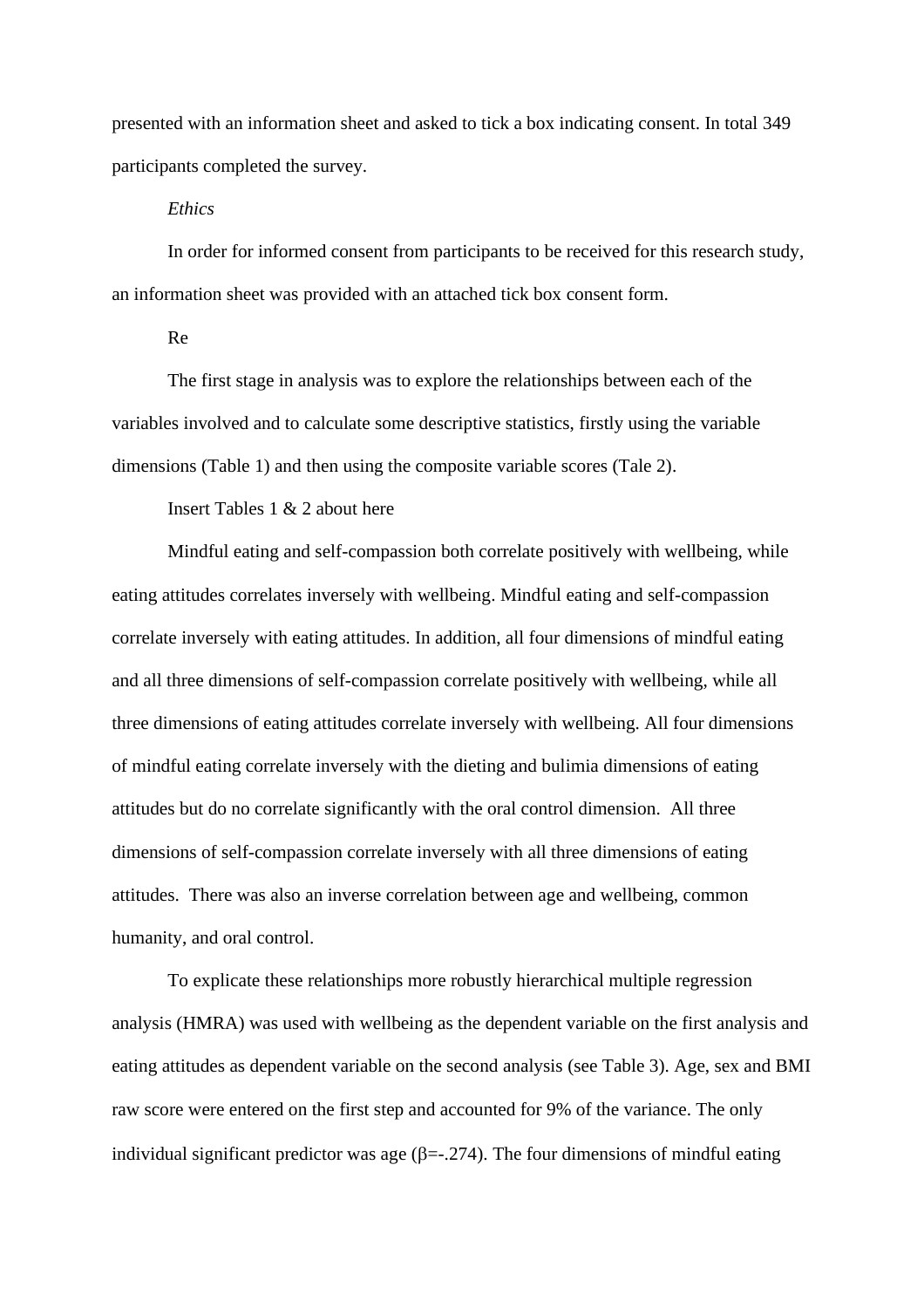were entered on the second step and accounted for 43.2% of the variance in wellbeing. The significant predictors were hunger and satiety cues  $(\beta = .533)$  and eating without distraction  $(\beta = 216)$ . On the third step the three dimensions of self-compassion were entered and accounted for 14.9% of the variance. All three were significant predictors of well-being, selfkindness ( $\beta$ =.417), common humanity ( $\beta$ =.145), and mindfulness ( $\beta$ =.130). On the final step the three dimensions of eating attitudes were entered and accounted for 1.3% of the variance, dieting was the only significant predictor  $(\beta = .134)$ . The pattern that emerges associated with positive wellbeing is a younger person who responds to hunger and satiety cues and eats without distraction, who is kinder to the self, sees failures as part of common humanity and is more mindful, and who is less concerned with dieting.

Insert Table 3 abut here.

A second HMRA was carried out with eating attitudes as the dependent variable (Table 3). Again sex, age and BMI raw score were entered on step one but did not account for any variance in eating attitudes. The four dimensions of mindful eating were entered on the second step and accounted for 32.9% of the variance in wellbeing. The significant predictors were hunger and satiety cues ( $\beta = -0.361$ ) and focussed eating ( $\beta = -0.338$ ). On the third step the three dimensions of self-compassion were entered and accounted for 15.1% of the variance. The significant predictor of eating attitude was self-kindness ( $\beta = -0.388$ ).

Based on the analysis so far and the background literature a path model (Figure 1) was proposed and tested using Structural Equation Modelling with AMOS 25. The model that best fits the data is shown in Figure 2. Fit statistics for the model were chi-square  $(3)$  = 4.19, p=.241, CMIN/DF = 1.4, GFI = .99, NFI = .99, IFI = .99, CFI = .99, RMSEA = .03,  $PCLOSE = .557.$ 

Using the EAT cut off score of 20, 92 participants were indicated as potential eating disorder. The distribution of above the cut off by BMI was 34 underweight, 14 normal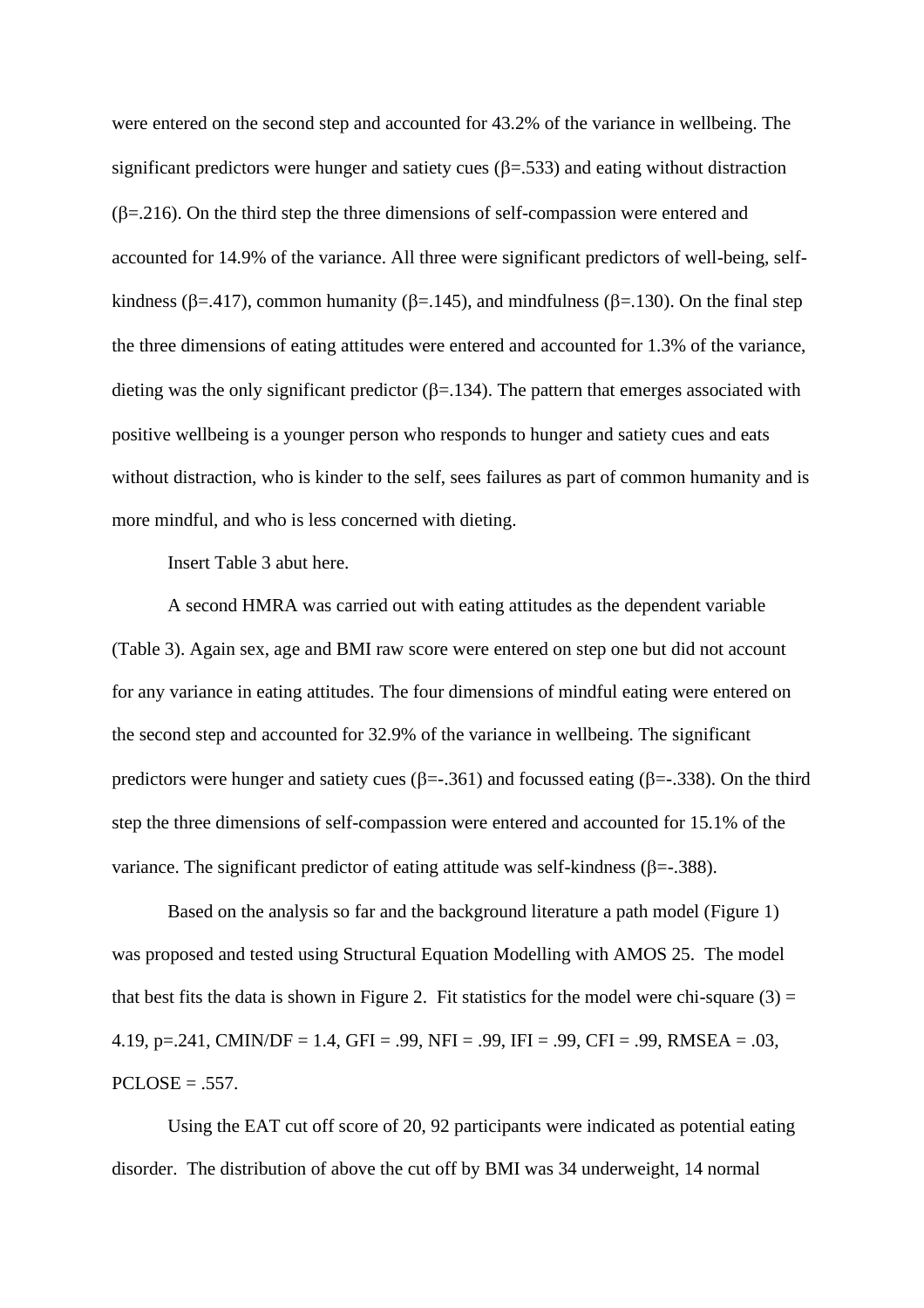weight, 19 overweight, and 25 obese. The association between these distributions was significant (Pearson Chi-square =  $121.074$ , DF=3, p<.001).

The final analysis used one-way Analysis of Variance (Anova) to test for mean differences on wellbeing, eating attitudes, mindful eating and self-compassion in an attempt to explore the lack of relationship between BMI raw scores and these variables. The descriptive statistics for this are shown in Table 4.

There were main effects for wellbeing (f  $(3,345) = 45.71$ , p<.001), eating attitudes (f  $(3,345) = 4.27$ , p<.01), mindful eating (f  $(3,345) = 19.02$ , p<.001), and self-compassion (f  $(3,345) = 22.58$ , p<.001), Bonferroni correction shows that the differences were between underweight and both normal weight and overweight, and between obese and normal weight and overweight. The means for normal and overweight did not differ significantly. This demonstrates that the relationship between BMI scores and other variables is curvilinear in that both at the upper end and lower end of the BMI distribution participants exhibit lower wellbeing, mindful eating, and self-compassion, and higher eating attitudes scores.

Insert Table 4 about here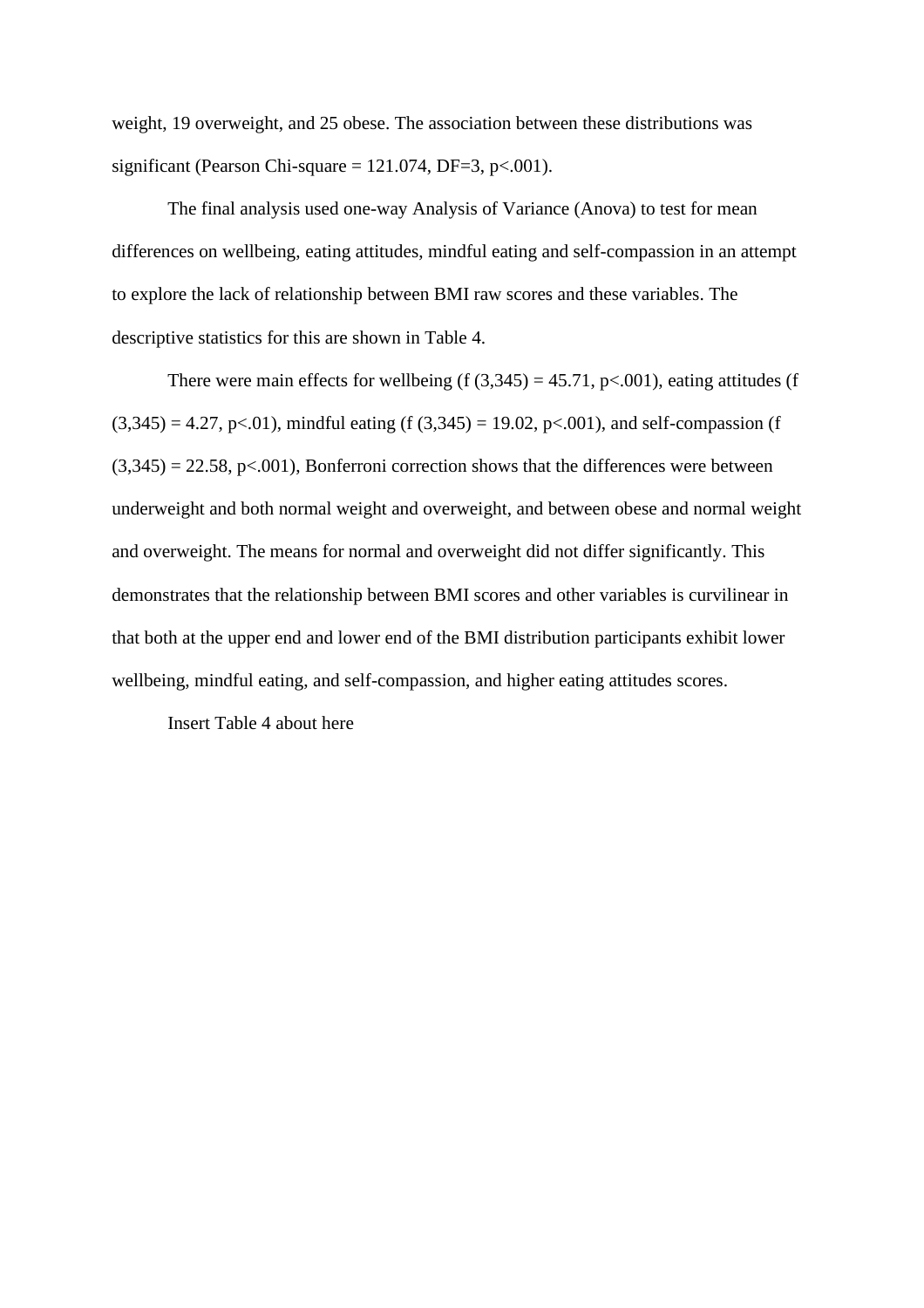#### Discussion

The aim of the current study was to explore the relationship between mindful eating, self-compassion, healthy / unhealthy weight, eating disorder and wellbeing in a sample of university students. Previous research shows that both mindful eating and self-compassion are implicated separately in healthy eating and hence both a healthier body mass and lower likelihood of disordered eating. The current study explored their joint relationship and ultimately to see if the outcome might be better mental wellbeing. To that end the data supports both of the above propositions. Through the correlations, HMRA and path analysis there appears to be a joint impact of mindful eating and self-compassion on eating attitudes which are an indication of disordered eating. It would appear that participants who are selfcompassionate and also engage in mindful eating are less likely to have a potential eating disorder.

In terms of body mass, the relationship is more complex because it is curvilinear and therefore there appears to be no significant relationship in the correlation and regression analysis. However, when we looked at the distribution of mean scores across BMI categories we can see that both underweight and obese individuals have lower wellbeing, lower levels of mindful eating and self-compassion and higher scores on eating attitudes demonstrating more propensity for eating disorder. The chi-square analysis supports this showing that there are significantly more participants scoring above the cut off on the EAT in the underweight and obese categories. The path analysis picks up on a strong relationship between selfcompassion and BMI, and a relationship between BMI and eating attitudes. It also demonstrates an interaction between mindful eating and self-compassion in a complex relationship with eating attitudes and indirectly with wellbeing. This suggests that both are useful target in understanding both eating disorders and obesity and potentially useful target for intervention. Of course, there may be some shared variance between mindful eating and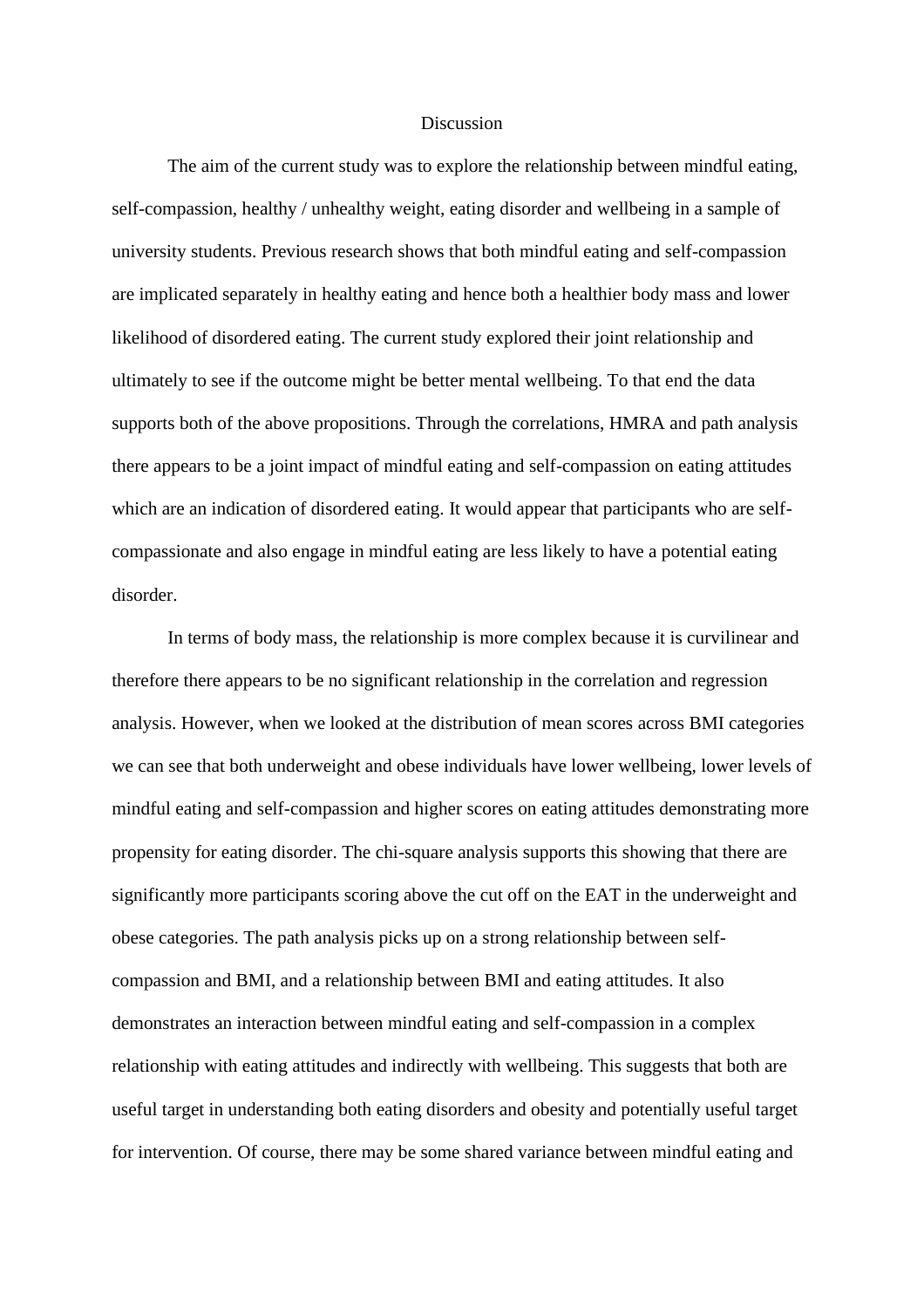self-compassion as one of the dimensions of self-compassion is mindfulness. On the other hand, factor analysis of the items from both scales together produced separate factors in our data suggesting that they are, at least statistically, measuring different constructs.

The findings above support previous literature on the separate effects of mindful eating (Framson et al., 2009; Mantzios & Wilson, 2015; Pintado-Cucarella & Rodríguez-Salgado, 2016) and self-compassion (Albertson, Neff & Dill-Shackleford, 2014; Costa, Marôco, Pinto-Gouveia, Ferreira & Castilho, 2016; Sirois, Kitner and Hirsch, 2015), on eating behaviour. The current study adds evidence that mindful eating and self-compassion my be usefully combined to add more explanatory power. Reciprocal relations of causality may exist where self-compassionate individuals may be more likely to eat mindfully and vice versa. In addition the current study proposes that mindful eating and self-compassion may underpin both more healthy eating and therefore less obesity, as well as a more healthy attitude towards food and less likelihood of developing an eating disorder.

The study is limited in the strength of conclusions that can be drawn because it is cross-sectional and it is restricted to a student sample. Taking into consideration the limitations the study provides some pointers in terms of interventions based on enhancing self-compassion and mindful eating perhaps starting early with children. Future research could explore these variables and their developmental origins in children. Furthermore understanding the role of family in engendering mindful eating and self-compassion might advance the prevention agenda in health promotion.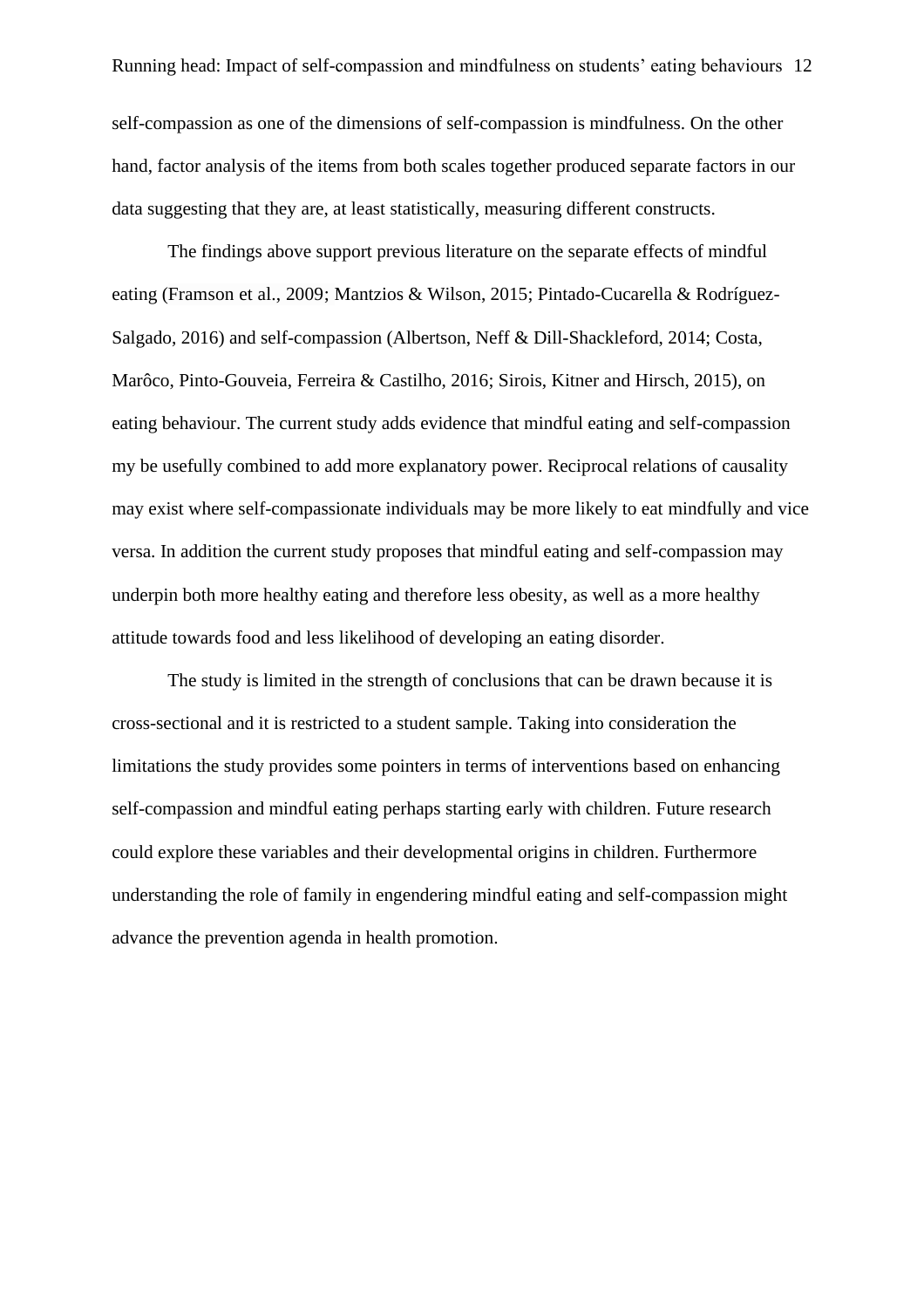Running head: Impact of self-compassion and mindfulness on students' eating behaviours 13

References

- Adams, C. E., & Leary, M. R. (2007). Promoting Self–Compassionate Attitudes Toward Eating Among Restrictive and Guilty Eaters. *Journal of Social and Clinical Psychology*, *26*(10), 1120-1144. doi: 10.1521/jscp.2007.26.10.1120
- Albertson, E. R., Neff, K. D., & Dill-Shackleford, K. E. (2014). Self-Compassion and Body Dissatisfaction in Women: A Randomized Controlled Trial of a Brief Meditation Intervention. *Mindfulness*, *6*(3), 444-454. doi: 10.1007/s12671-014-0277-3
- Baer, R. A., Fischer, S., & Huss, D. B. (2005). Mindfulness and acceptance in the treatment of disordered eating. *Journal of Rational-Emotive & Cognitive-Behavior Therapy; 23*:281–300.
- Berry, K., Kowalski, K. C., Ferguson, L. J., & McHugh, T. F. (2010). An empirical phenomenology of young adult women exercisers' body self‐compassion. *Qualitative Research in Sport and Exercise*, *2*(3), 293-312. doi: 10.1080/19398441.2010.517035
- Beshara, M., Hutchinson, A. D., & Wilson, C. (2013). Does mindfulness matter? Everyday mindfulness, mindful eating and self-reported serving size of energy dense foods among a sample of South Australian adults. *Appetite*, *67*, 25-29. doi: 10.1016/j.appet.2013.03.012
- Breines, J. G., & Chen, S. (2012). Self-Compassion Increases Self-Improvement Motivation. *Personality and Social Psychology Bulletin*, *38*(9), 1133-1143. doi: 10.1177/0146167212445599
- Corstorphine, E. (2006). Cognitive–Emotional–Behavioural Therapy for the eating disorders: working with beliefs about emotions. *European Eating Disorders Review*, *14*(6), 448- 461. doi: 10.1002/erv.747
- Culbert, K. M., Racine, S. E., & Klump, K. L. (2015). Research Review: What we have learned about the causes of eating disorders – a synthesis of sociocultural,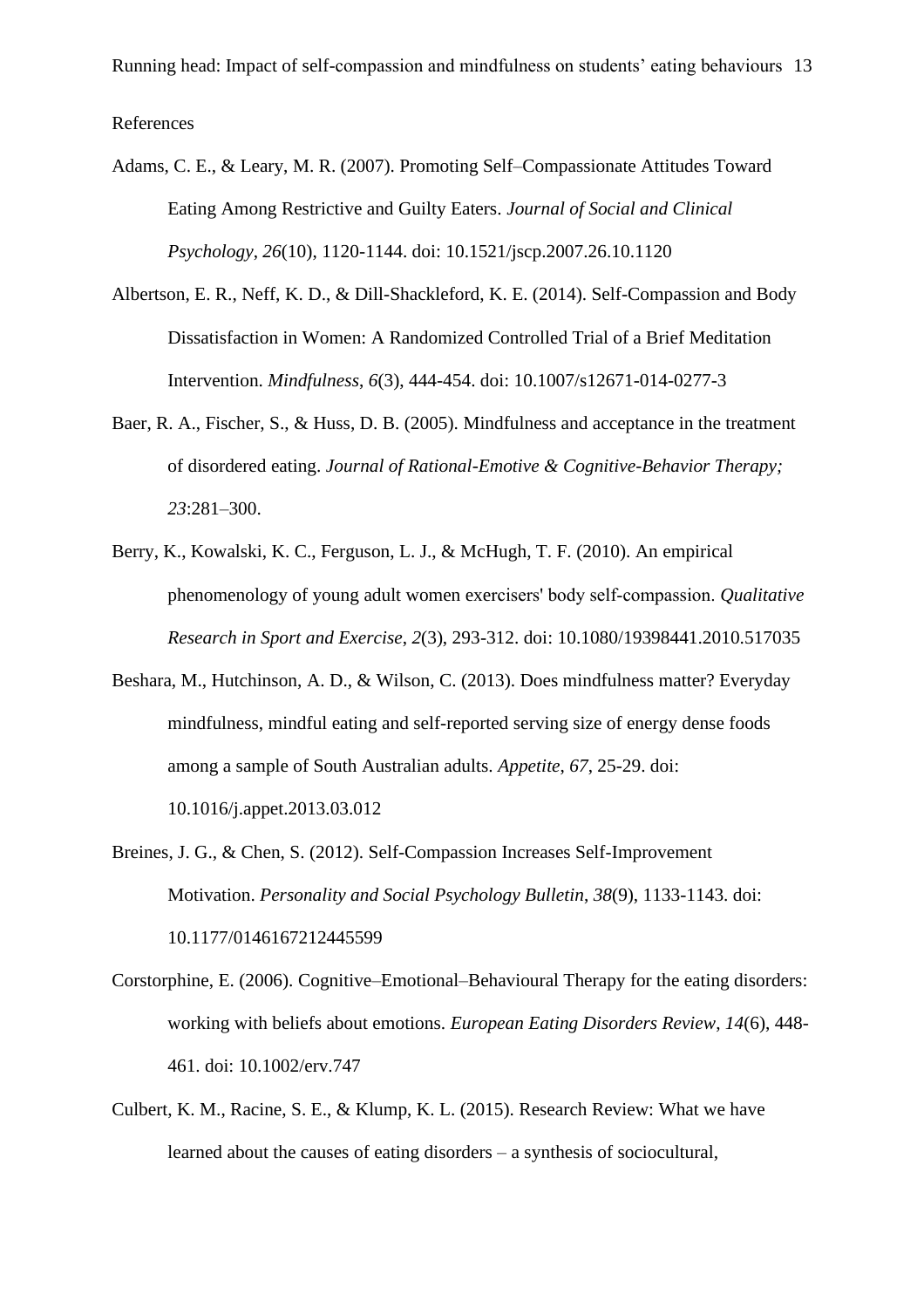psychological, and biological research. *Journal of Child Psychology and Psychiatry 56:11*, 1141–1164. doi:10.1111/jcpp.12441

- Dyson, R., & Renk, K. (2006). Freshmen adaptation to university life: Depressive symptoms, stress, and coping. *Journal of Clinical Psychology*, *62*(10), 1231-1244. doi: 10.1002/jclp.20295
- Framson, C., Kristal, A. R., Schenk, J. M., Littman, A. J., Zeliadt, S., & Benitez, D. (2009). Development and Validation of the Mindful Eating Questionnaire. *Journal of The American Dietetic Association*, *109*(8), 1439-1444. doi: 10.1016/j.jada.2009.05.006
- Garner, D. M., & Garfinkel, P. E. (1979). The Eating Attitudes Test: An index of the symptoms of anorexia nervosa. *Psychological Medicine,* 9:273–279.
- Garner, D., Olmsted, M. P., Bohr, Y., & Garfinkel, P. E. (1982). The Eating Attitudes Test: psychometric features and clinical correlates. *Psychological Medicine*, *12*(04), 871. doi: 10.1017/s0033291700049163
- Hepworth, N. S. (2010). A Mindful Eating Group as an Adjunct to Individual Treatment for Eating Disorders: A Pilot Study. *Eating Disorders*, *19*(1), 6-16. doi: 10.1080/10640266.2011.533601
- Jackson, B., Lynne-Cooper, M., Mintz, L., & Albino, A. (2003). Motivations to eat: Scale development and validation. *Journal of Research in Personality*, *37*(4), 297-318. doi: 10.1016/s0092-6566(02)00574-3
- Jordan, C. H., Wang, W., Donatoni, L., & Meier, B. P. (2014). Mindful eating: Trait and state mindfulness predict healthier eating behavior. *Personality and Individual Differences*, *68*, 107-111. doi: 10.1016/j.paid.2014.04.013
- Kelly, A. C, Vimalakanthan, K., & Carter, J. C. (2014). Understanding the roles of selfesteem, self-compassion, and fear of self-compassion in eating disorder pathology: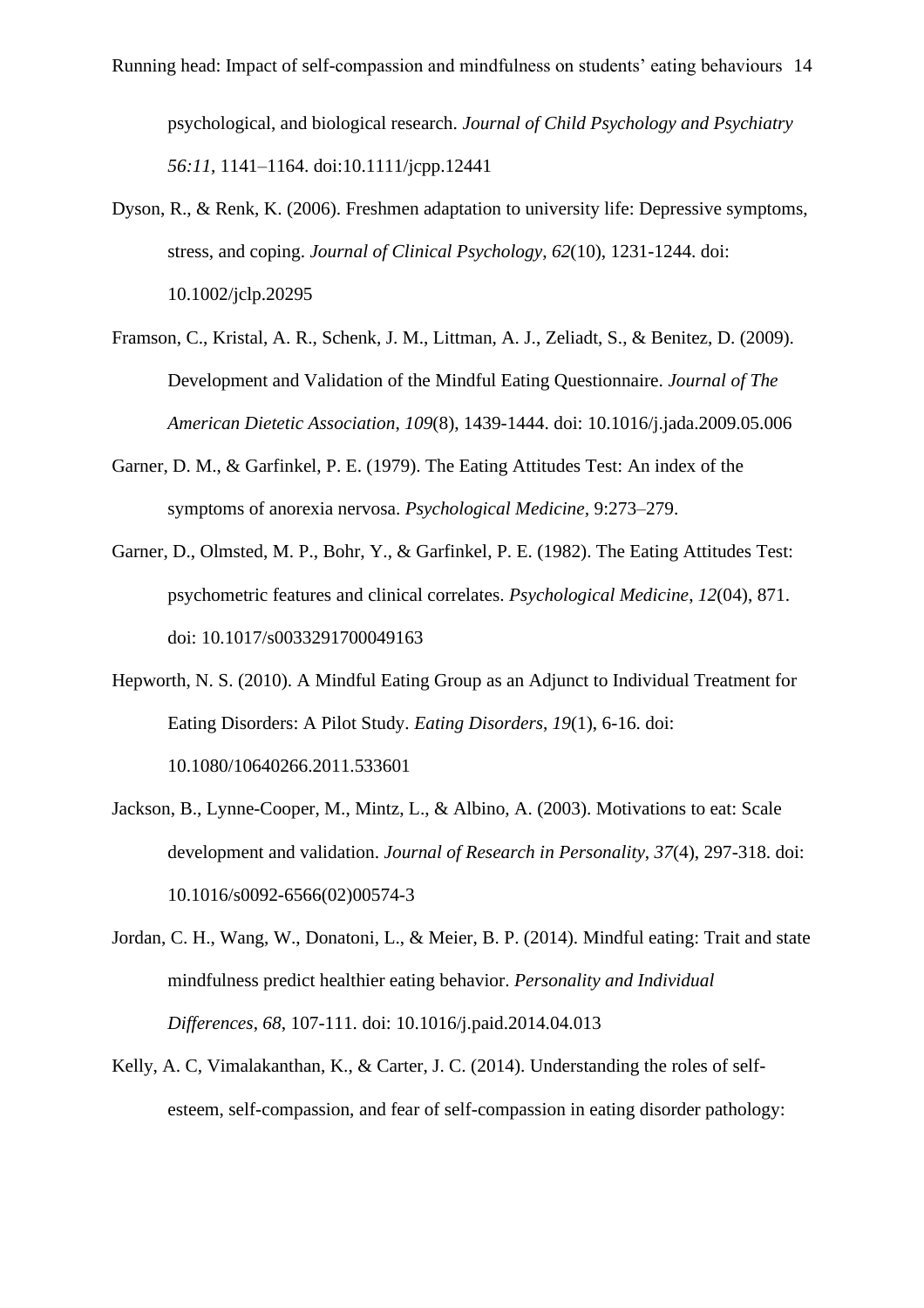An examination of female students and eating disorder patients. *Eating Behaviors*, *15*(3), 388-391. doi: 10.1016/j.eatbeh.2014.04.008

- Kelly, A. C., Carter, J. C., & Borairi, S. (2013). Are improvements in shame and selfcompassion early in eating disorders treatment associated with better patient outcomes?. *International Journal of Eating Disorders*, *47*(1), 54-64. doi: 10.1002/eat.22196
- Kristeller, J. L., Baer, R. A., & Quillian-Wolever, R. (2006). Mindfulness-Based Approaches to Eating Disorders. *Mindfulness-Based Treatment Approaches*, 75-91. doi: 10.1016/b978-012088519-0/50005-8
- Lofgren, I. E. (2015). Mindful Eating. *American Journal of Lifestyle Medicine*, *9*(3), 212- 216. doi: 10.1177/1559827615569684
- Mantzios, M., & Egan, H. H. (2017). On the Role of Self-compassion and Self-kindness in Weight Regulation and Health Behavior Change. *Frontiers in Psychology*, *8*, 229. doi: 10.3389/fpsyg.2017.00229
- Mantzios, M., & Wilson, J. C. (2015). Mindfulness, Eating Behaviours, and Obesity: A Review and Reflection on Current Findings. *Current Obesity Reports*, *4*(1), 141-146. doi: 10.1007/s13679-014-0131-x
- Mantzios, M., Egan, H., Hussain, M., Keyte, R., Bahia, H (2018). Mindfulness, selfcompassion, and mindful eating in relation to fat and sugar consumption: an exploratory investigation*. Eating and Weight Disorders - Studies on Anorexia, Bulimia and Obesity, 23*: 833–840 https://doi.org/10.1007/s40519-018-0548-4
- McKinley, N. M., & Hyde, J. S. (1996). The Objectified Body Consciousness Scale. *Psychology of Women Quarterly*, *20*(2), 181-215. doi: 10.1111/j.1471- 6402.1996.tb00467.x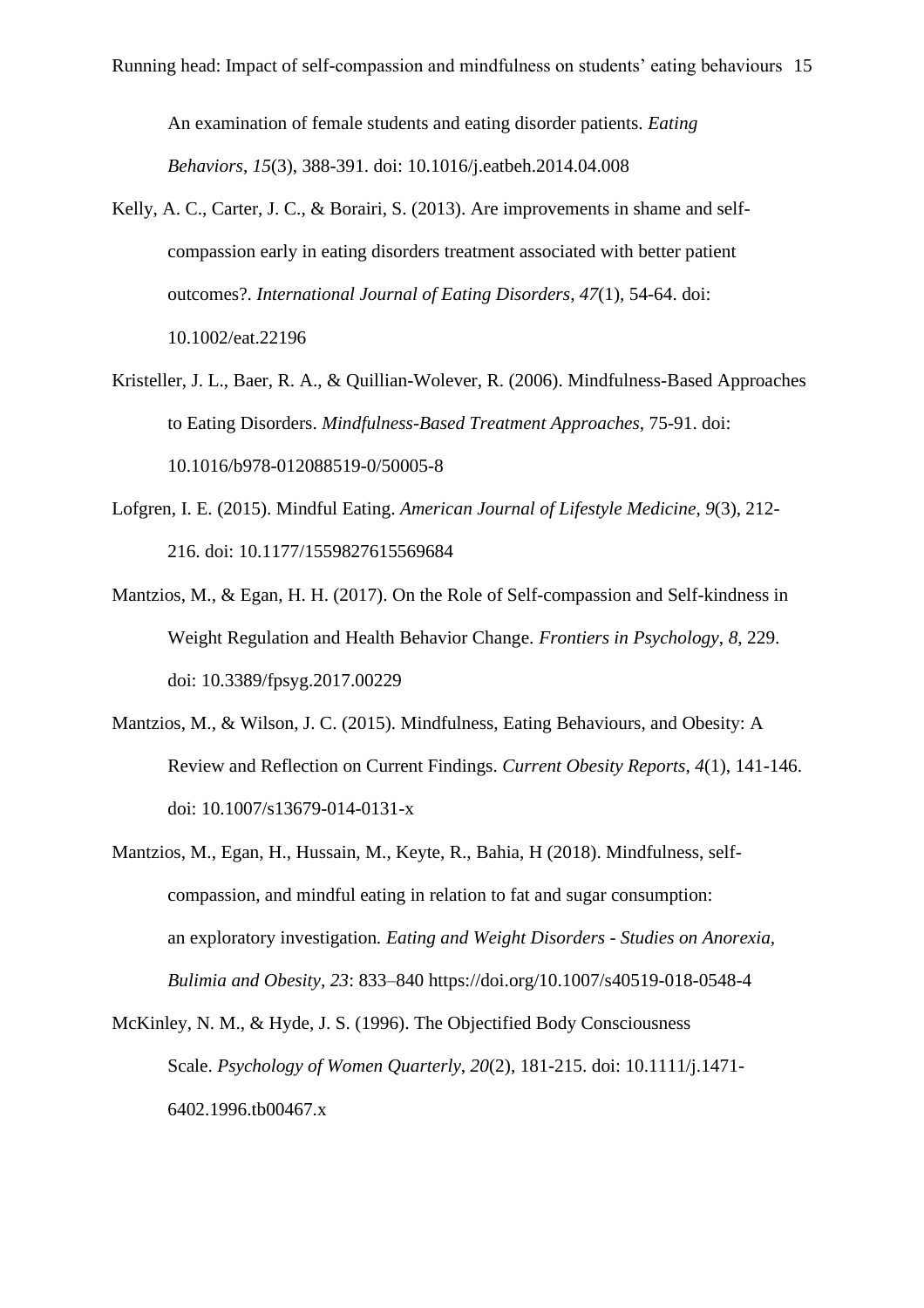Neff, K. D. (2003). The Development and Validation of a Scale to Measure Self-Compassion. *Self and Identity*, *2*(3), 223-250. doi: 10.1080/15298860309027

- Pintado-Cucarella, S., & Rodríguez-Salgado, P. (2016). Mindful eating and its relationship with body mass index, binge eating, anxiety and negative affect. *Journal of Behavior, Health & Social Issues*, *8*(2), 19-24. doi: 10.1016/j.jbhsi.2016.11.003
- Racette, S. B., Deusinger, S. S., Strube, M. J., Highstein, G. R., & Deusinger, R. H. (2008). Changes in Weight and Health Behaviors from Freshman through Senior Year of College. *Journal of Nutrition Education and Behavior*, *40* (1), 39-42. doi: 10.1016/j.jneb.2007.01.001
- Raes, F., Pommier, E., Neff, K. D., & Van Gucht, D. (2010). Construction and factorial validation of a short form of the Self-Compassion Scale. *Clinical Psychology & Psychotherapy*, *18*(3), 250-255. doi: 10.1002/cpp.702
- Reiband, H. K., Heitmann, B. L., & Sørensen, T. I. A. (2020). Adverse labour market impacts of childhood and adolescence overweight and obesity in Western societies— A literature review. *Obesity Reviews;1–12.* [doi.org/10.1111/obr.13026](https://doi.org/10.1111/obr.13026)
- Reilly, J. J., & Kelly, J. (2010). Long-term impact of overweight and obesity in childhood and adolescence on morbidity and premature mortality in adulthood: systematic review. *International Journal of Obesity; 35(7):*891–898. [PubMed: 20975725]
- Robinson, E., Aveyard, P., Daley, A., Jolly, K., Lewis, A., Lycett, D., & Higgs, S. (2013). Eating attentively: a systematic review and meta-analysis of the effect of food intake memory and awareness on eating. *American Journal of Clinical Nutrition; 97*:728– 42.
- Shafran, R., Cooper, Z., & Fairburn, C. G. (2002). Clinical perfectionism: a cognitive– behavioural analysis. *Behaviour Research and Therapy*, *40*(7), 773-791. doi: 10.1016/s0005-7967(01)00059-6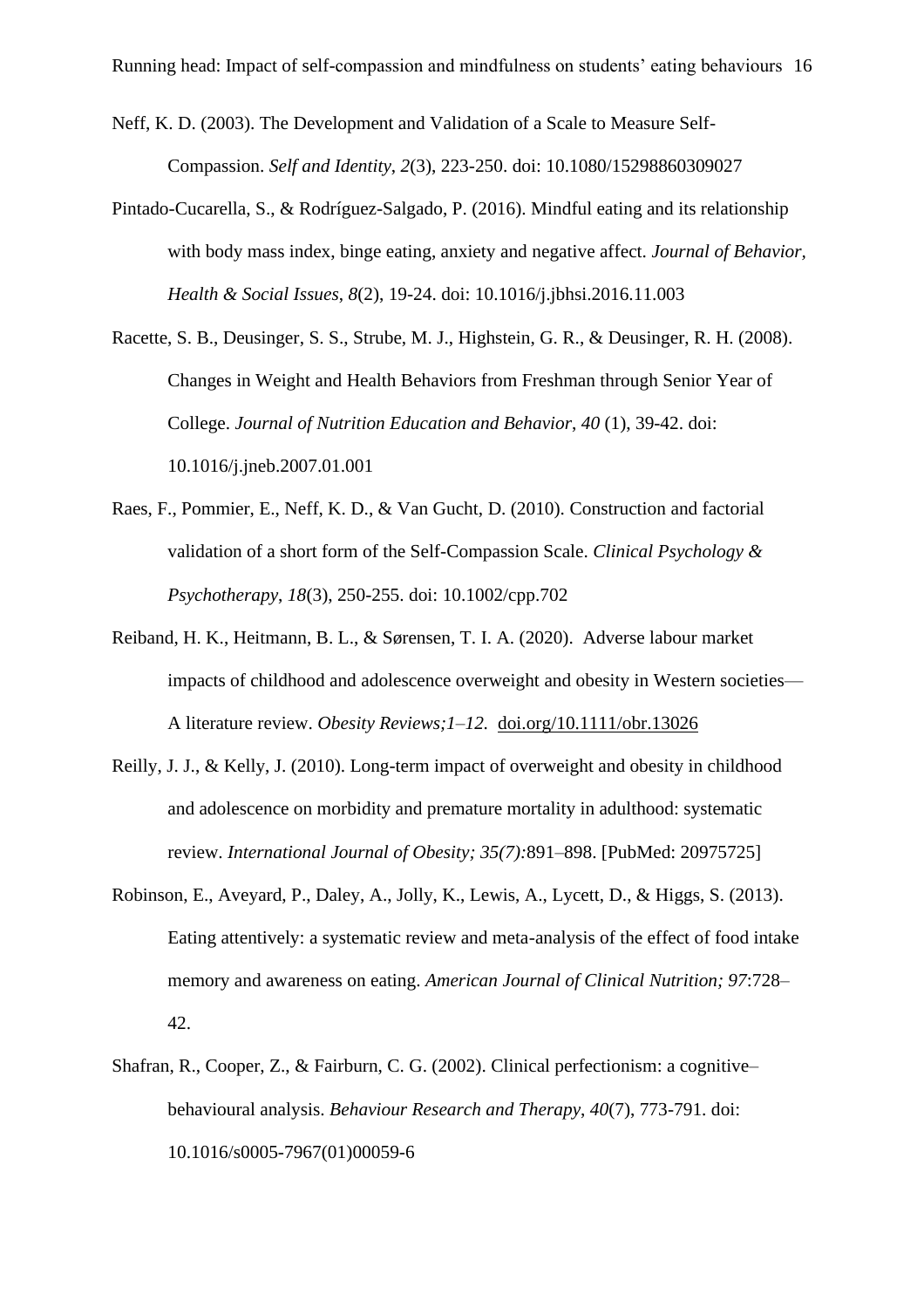- Sirois, F. M., Kitner, R., & Hirsch, J. K. (2015). Self-compassion, affect, and healthpromoting behaviors. *Health Psychology*, *34*(6), 661-669. doi: 10.1037/hea0000158
- Tanton, J., Dodd, L. J., Woodfield, L., & Mabhala, M. (2015). Eating Behaviours of British University Students: A Cluster Analysis on a Neglected Issue. *Advances in Preventive Medicine*, *2015*, 1-8. doi: 10.1155/2015/639239
- Taylor, M. B., Daiss, S., & Krietsch, K. (2015). Associations among self-compassion, mindful eating, eating disorder symptomatology, and body mass index in college students. *Translational Issues in Psychological Science*, *1*(3), 229-238. doi: 10.1037/tps0000035
- Tennant, R., Hiller, L., Fishwick, R., Platt, S., Joseph, S., Weich, S. … Stewart-Brown, S. (2007). The Warwick-Edinburgh Mental Well-being Scale (WEMWBS): development and UK validation. *Health and Quality of Life Outcomes*, *5*(1), 63. doi: 10.1186/1477-7525-5-63
- Von Ah, D., Ebert, S., Ngamvitroj, A., Park, N., & Kang, D. (2004). Predictors of health behaviours in college students. *Journal of Advanced Nursing*, *48*(5), 463-474. doi: 10.1111/j.1365-2648.2004.03229.x
- Winkens, L., van Strien, T., Brouwer, I., Penninx, B., Visser, M., & Lähteenmäki, L. (2018). Associations of mindful eating domains with depressive symptoms and depression in three European countries. *Journal of Affective Disorders*, *228*(1), 26-32. doi: 10.1016/j.jad.2017.11.069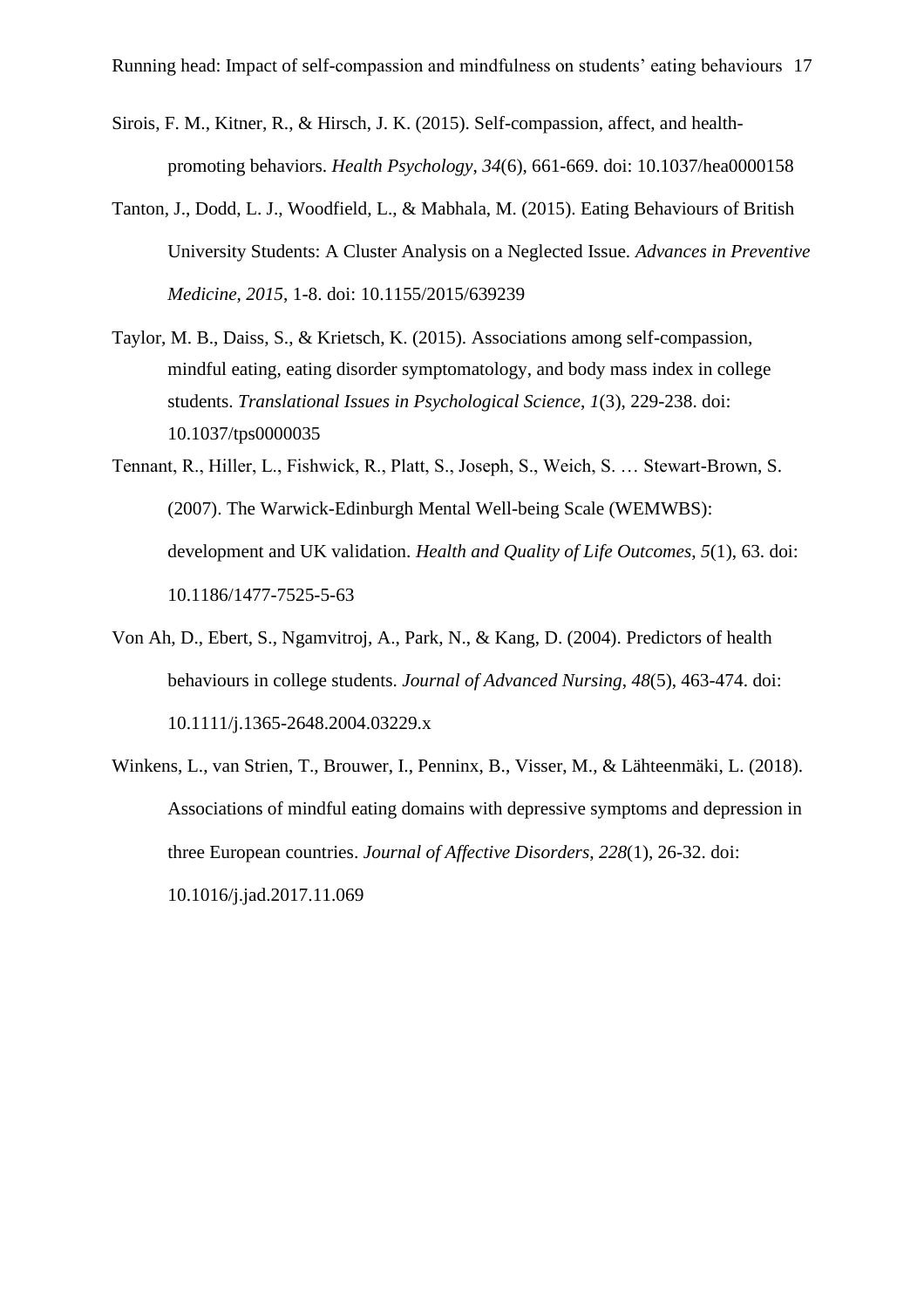|     |                        |                            | $\mathbf{1}$ | $\overline{2}$     | 3          | 4                   | 5        | 6        | 7                   | 8          | 9          | 10      | 11       | 12      |
|-----|------------------------|----------------------------|--------------|--------------------|------------|---------------------|----------|----------|---------------------|------------|------------|---------|----------|---------|
| 1.  | Age:                   | 24.93 (8.00)               |              |                    |            |                     |          |          |                     |            |            |         |          |         |
| 2.  | <b>BMI Raw Score</b>   | 25.50 (4.69)               | $-.08$       |                    |            |                     |          |          |                     |            |            |         |          |         |
| 3.  | <b>Focussed Eating</b> | 19.85 (2.79)               | $-.09$       | .05                |            |                     |          |          |                     |            |            |         |          |         |
| 4.  | Hunger/Satiety Cues    | 15.66 (4.61)               | $-.07$       | .02                | $.35**$    |                     |          |          |                     |            |            |         |          |         |
| 5.  | Eating with Awareness  | 12.04 (0.64)               | $-06$        | $-02$              | .10        | $.19**$             |          |          |                     |            |            |         |          |         |
| 6.  | Eating no Distraction  | 12.42 (2.98)               | $-.04$       | $.11*$             | $.26**$    | $.35**$             | $.18**$  |          |                     |            |            |         |          |         |
| 7.  | Self-kindness          | 11.73(3.71)                | $-13^{*}$    | $.13*$             | $.23**$    | $.43**$             | .10      | $.21**$  |                     |            |            |         |          |         |
| 8.  | Common humanity        | 12.38 (3.99)               | $-.09$       | $.13*$             | $.16**$    | $.28**$             | $-.02$   | .07      | $.66**$             |            |            |         |          |         |
| 9.  | Mindfulness            | 13.32 (4.11)               | $-12^{*}$    | $.13*$             | $.25**$    | $.37**$             | .03      | $.32**$  | $.73**$             | $.58**$    |            |         |          |         |
|     | 10. Dieting            | 9.13(7.36)                 | $-.02$       | .02                | $-41$ **   | $-.34**$            | $-06$    | $-26$ ** | $-46"$              | $-32^{**}$ | $-40^{**}$ |         |          |         |
|     | 11. Bullimia           | 2.47(2.88)                 | .00          | $.15***$           | $-24**$    | $-41$ <sup>**</sup> | .05      | .11      | $-.34**$            | $-24**$    | $-19**$    | $.20**$ |          |         |
| 12. | Oral control           | 3.17(3.39)                 | $-.16**$     | $-.13"$            | $-32^{**}$ | $-.32**$            | $-0.08$  | $-26$ ** | $-42$ <sup>**</sup> | $-24**$    | $-.38**$   | $.37**$ | $.17***$ |         |
|     | 13. Wellbeing          | 50.18 (10.44)              | $-29**$      | $.11$ <sup>*</sup> | $.33**$    | $.67**$             | $.16***$ | $.43**$  | $.64**$             | $.37**$    | $.57**$    | $-29**$ | $-29**$  | $-.36"$ |
|     |                        | * $p < .05$ . ** $p < .01$ |              |                    |            |                     |          |          |                     |            |            |         |          |         |

*Table 1: Means, standard deviations, and correlations for study variables using factor scores for the EAT, the Self-Compassion Scale and the Mindful Eating Scale.*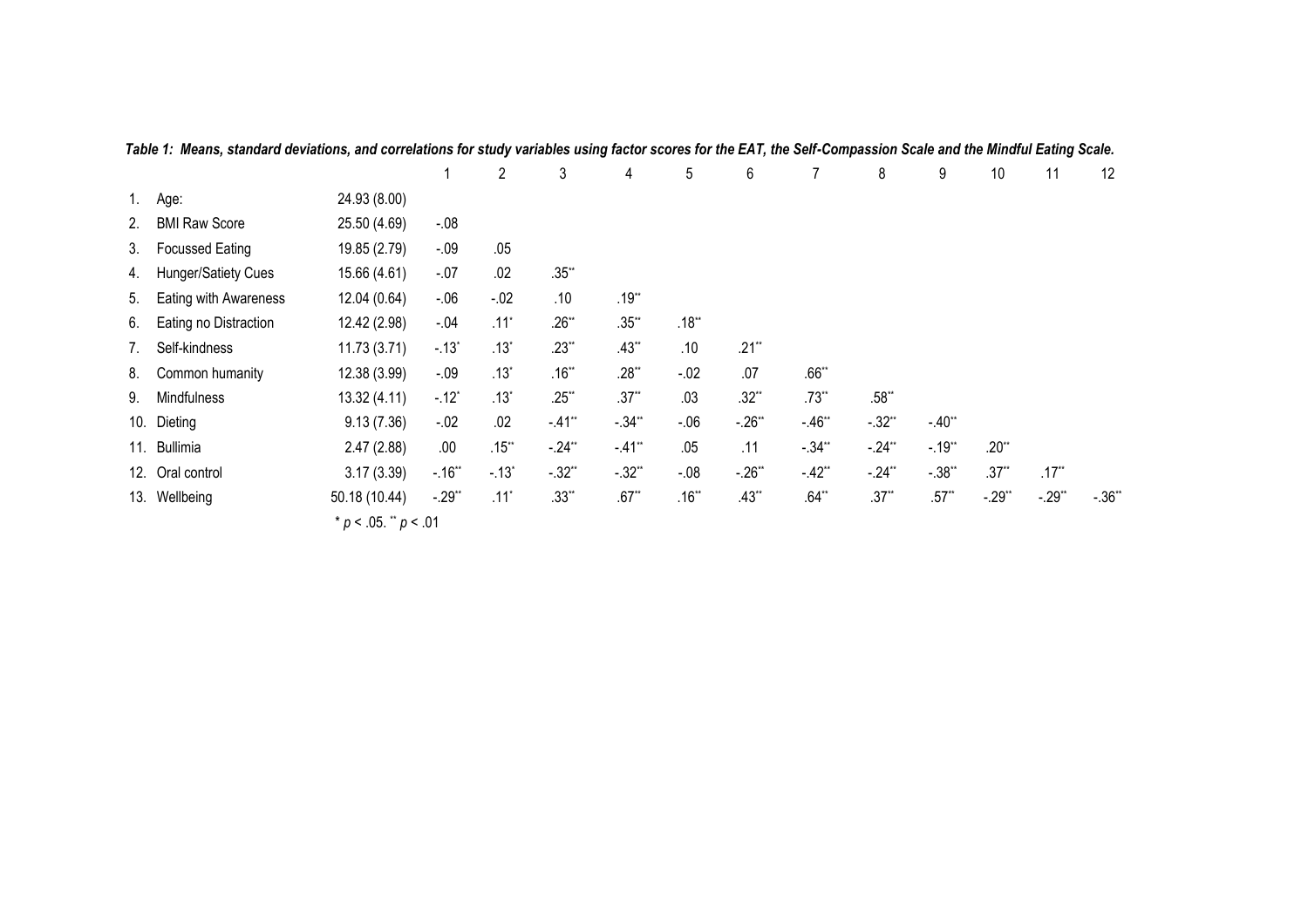| Table 2: Correlations between variables using composite scores |               |                            |          |           |           |          |
|----------------------------------------------------------------|---------------|----------------------------|----------|-----------|-----------|----------|
| Variable                                                       | Mean $(SD)$   |                            |          |           | 4         |          |
| 1. Age:                                                        | 24.93(8.00)   |                            |          |           |           |          |
| 2. BMI Raw Score                                               | 25.50(4.69)   | $-.08$                     |          |           |           |          |
| 3. Mindful Eating                                              | 59.98 (7.24)  | $-.03$                     | .09      |           |           |          |
| 4. Self-Compassion                                             | 37.43 (10.35) | $-.09$                     | $.15***$ | $.33***$  |           |          |
| 5. Eating Attitudes                                            | 14.77 (10.23) | .02                        | .02      | $-.54***$ | $-.53***$ |          |
| 6. Wellbeing                                                   | 50.18 (10.44) | $-.23***$                  | $.11^*$  | $.48***$  | $.59***$  | $-.40**$ |
|                                                                |               | * $p < .05$ . ** $p < .01$ |          |           |           |          |
|                                                                |               |                            |          |           |           |          |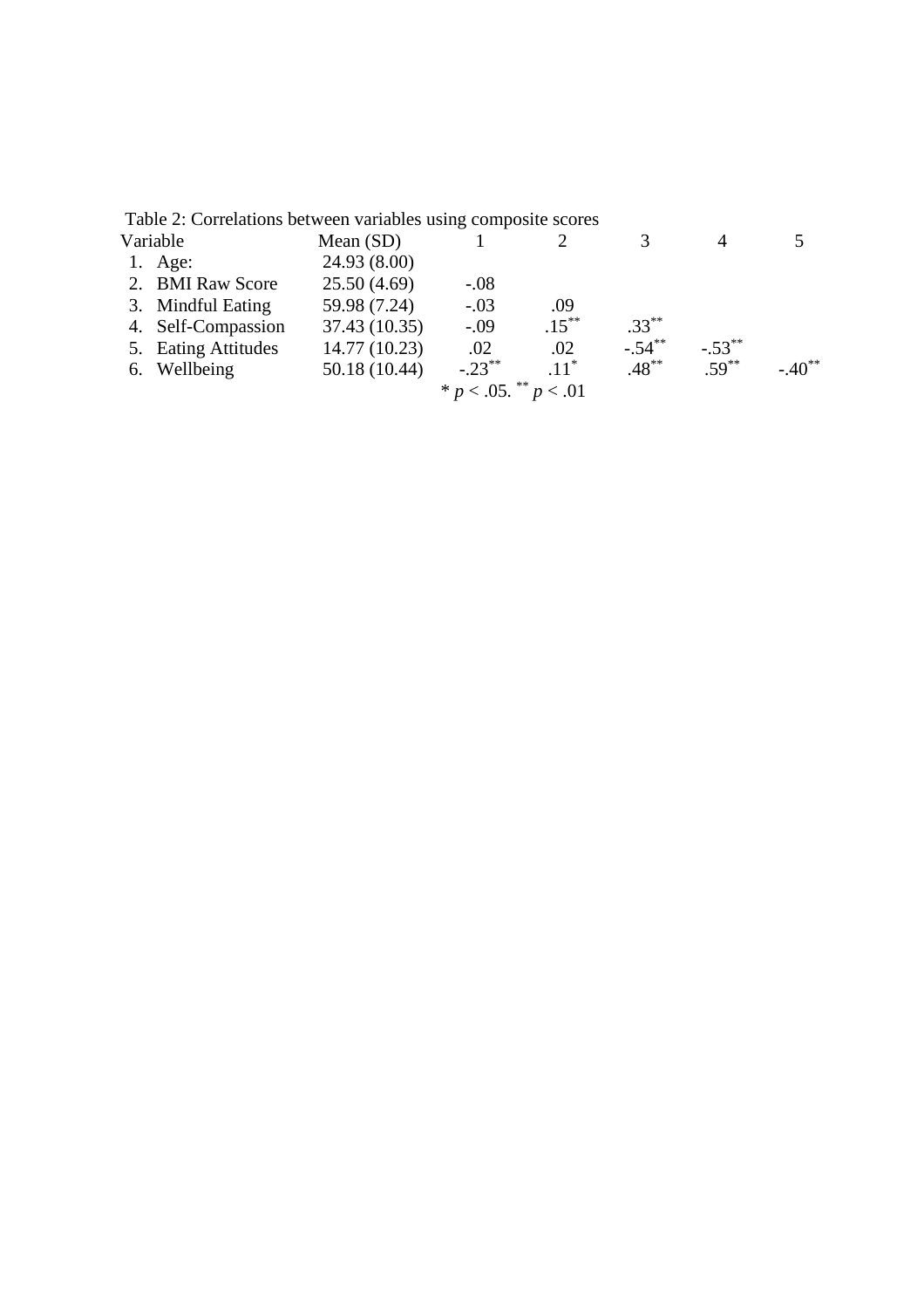# **Table 3: HMRA to identify the predictors of wellbeing and Eating Attitudes.**

|  |  |  |  |  | <b>HMRA</b> to identify the predictors of wellbeing |
|--|--|--|--|--|-----------------------------------------------------|
|--|--|--|--|--|-----------------------------------------------------|

|                                                                     | B                 | <b>SEB</b> | β          |
|---------------------------------------------------------------------|-------------------|------------|------------|
| $R^2 = .09$ , $F(3,345) = 11.53$ , $p < .001$<br>Step 1:            |                   |            |            |
| Age:                                                                | $-.024$           | .005       | $-.274***$ |
| <b>Sex</b>                                                          | .073              | .078       | .048       |
| <b>BMI Raw Score</b>                                                | .011              | .008       | .076       |
| $R^2 \Delta = .432$ , $F(4,341) = 77.36$ , $p < .001$<br>Step 2:    |                   |            |            |
| Age:                                                                | $-0.013$          | .003       | $-.147***$ |
| <b>Sex</b>                                                          | .054              | .060       | .036       |
| <b>BMI Raw Score</b>                                                | .008              | .006       | .053       |
| <b>Focussed Eating</b>                                              | .018              | .010       | .071       |
| <b>Hunger and Satiety Cues</b>                                      | .081              | .007       | $.533***$  |
| <b>Eating with Awareness</b>                                        | .000              | .043       | .000       |
| Eating without Distraction                                          | .050              | .010       | $.216***$  |
| $R^2 \triangle = .149$ , $F(3,338) = 51.40$ , $p < .001$<br>Step 3: |                   |            |            |
| Age:                                                                | $-0.013$          | .003       | $-.153***$ |
| <b>Sex</b>                                                          | .090              | .050       | .059       |
| <b>BMI Raw Score</b>                                                | .002              | .005       | .013       |
| <b>Focussed Eating</b>                                              | .009              | .009       | .037       |
| Hunger and Satiety Cues                                             | .057              | .006       | $.376***$  |
| Eating with Awareness                                               | $-0.014$          | .036       | $-.013$    |
| Eating without Distraction                                          | .039              | .008       | $.167***$  |
| Self-kindness                                                       | .313              | .039       | $.417***$  |
| Common humanity                                                     | $-.101$           | .031       | $.145***$  |
| Mindfulness                                                         | .088              | .033       | $.130**$   |
| $R^2 \triangle = .013$ , $F(3,335) = 4.49$ , $p < .01$<br>Step 4:   |                   |            |            |
| Age:                                                                | $-0.012$          | .003       | $-.137***$ |
| <b>Sex</b>                                                          | .108              | .050       | $.071*$    |
| <b>BMI Raw Score</b>                                                | .001              | .005       | .007       |
| <b>Focussed Eating</b>                                              | .018              | .009       | $.073*$    |
| <b>Hunger and Satiety Cues</b>                                      | .056              | .006       | $.373***$  |
| <b>Eating with Awareness</b>                                        | $-0.017$          | .036       | $-0.015$   |
| <b>Eating without Distraction</b>                                   | .044              | .009       | $.190***$  |
| Self-kindness                                                       | .337              | .041       | $.449***$  |
| Common humanity                                                     | $-.093$           | .031       | $-.134**$  |
| Mindfulness                                                         | .094              | .033       | $.139***$  |
| Dieting                                                             | .013              | .004       | $.134***$  |
| <b>Bullimia</b>                                                     | $-.007$           | .009       | $-.031$    |
| Oral control                                                        | .001              | .007       | .005       |
|                                                                     | Total $R^2 = .67$ |            |            |

 $* p < .05.$ <sup>\*\*</sup>  $p < .01$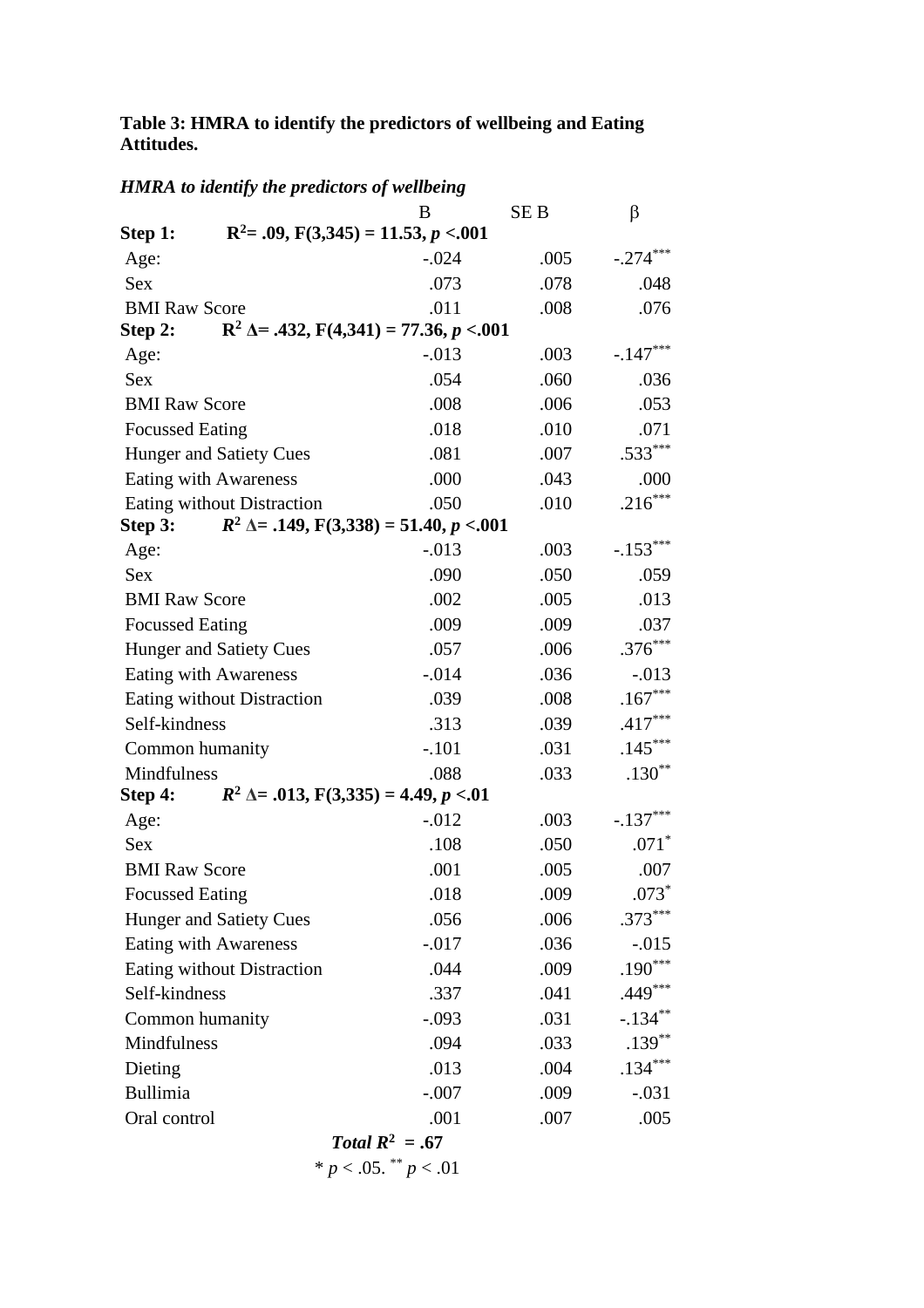|                                | Table 2: HMRA to identify the predictors of Eating Attitudes. |            |             |
|--------------------------------|---------------------------------------------------------------|------------|-------------|
|                                | B                                                             | <b>SEB</b> | β           |
| Step 1:                        | $R^2 = .007$ , $F(3,345) = 0.84$ , $p = .471$                 |            |             |
| Age:                           | .036                                                          | .070       | .028        |
| <b>Sex</b>                     | 1.820                                                         | 1.201      | .082        |
| <b>BMI Raw Score</b>           | .048                                                          | .118       | .022        |
| Step 2:                        | $R^2 \Delta = .329$ , $F(4,341) = 42.26$ , $p < .001$         |            |             |
| Age:                           | $-.104$                                                       | .059       | $-.082$     |
| <b>Sex</b>                     | 1.132                                                         | 1.033      | .051        |
| <b>BMI Raw Score</b>           | .081                                                          | .098       | .037        |
| <b>Focussed Eating</b>         | $-1.234$                                                      | .177       | $-.338***$  |
| <b>Hunger and Satiety Cues</b> | $-.802$                                                       | .113       | $-.361***$  |
| Eating with Awareness          | .642                                                          | .748       | .040        |
| Eating without Distraction     | $-136$                                                        | .166       | $-.040$     |
| Step 3:                        | $R^2$ $\Delta$ = .151, F(3,338) = 32.25, p < 001              |            |             |
| Age:                           | $-.153$                                                       | .054       | $-.120$     |
| <b>Sex</b>                     | .262                                                          | .920       | .012        |
| <b>BMI Raw Score</b>           | .179                                                          | .087       | $.082*$     |
| <b>Focussed Eating</b>         | $-1.122$                                                      | .157       | $-.307***$  |
| <b>Hunger and Satiety Cues</b> | $-.439$                                                       | .106       | $-.198***$  |
| Eating with Awareness          | .780                                                          | .666       | .049        |
| Eating without Distraction     | $-.072$                                                       | .152       | $-.021$     |
| Self-kindness                  | $-4.276$                                                      | .720       | $-.388$ *** |
| Common humanity                | $-.497$                                                       | .573       | $-.048$     |
| Mindfulness                    | $-.255$                                                       | .605       | $-.026$     |
|                                | Total $R^2 = .47$                                             |            |             |

*Table 2: HMRA to identify the predictors of Eating Attitudes.*

\*
$$
p < .05.
$$
\*\* $p < .01$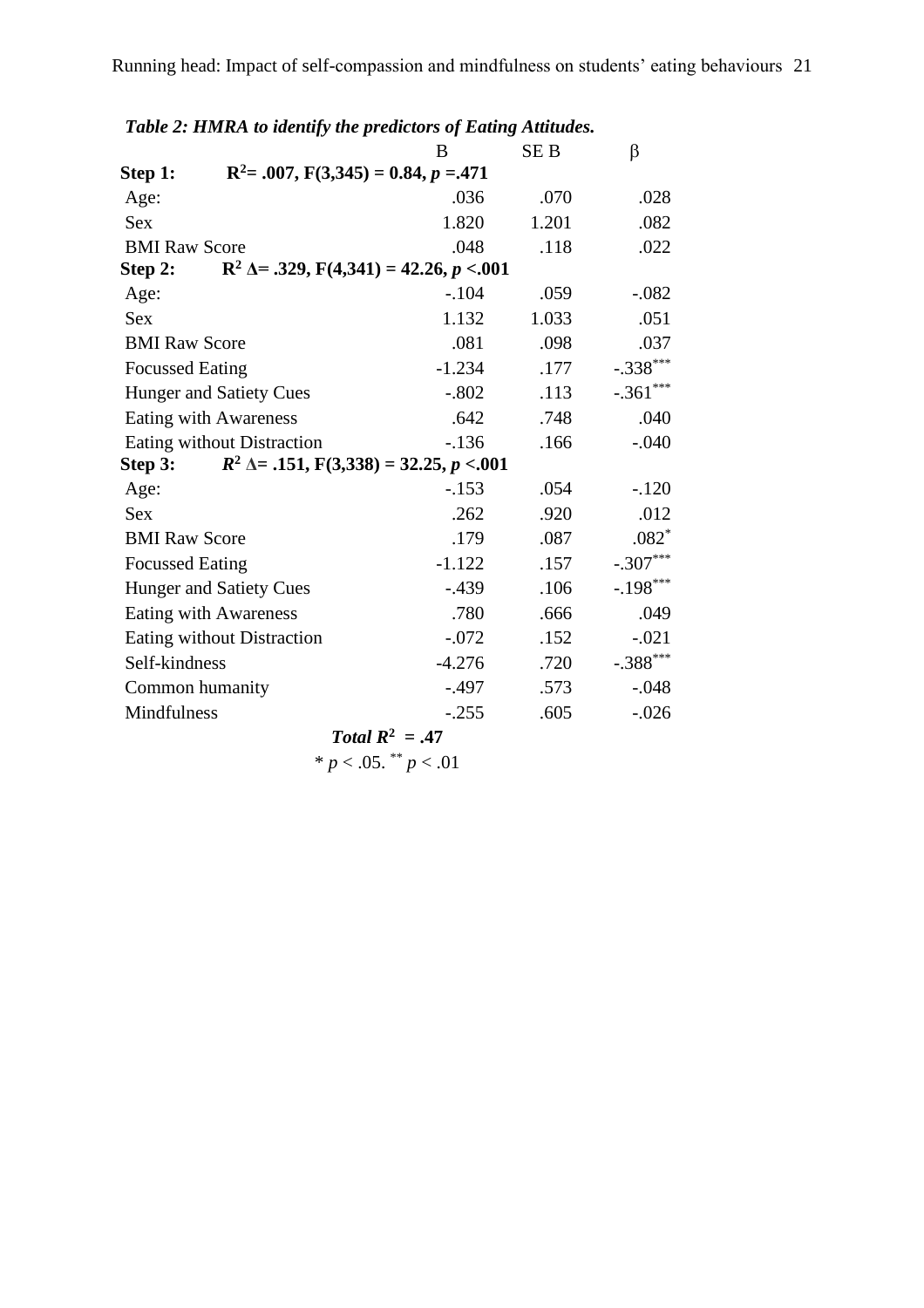

*Figure 1: Proposed Model of predictors of eating attitudes and wellbeing in students.*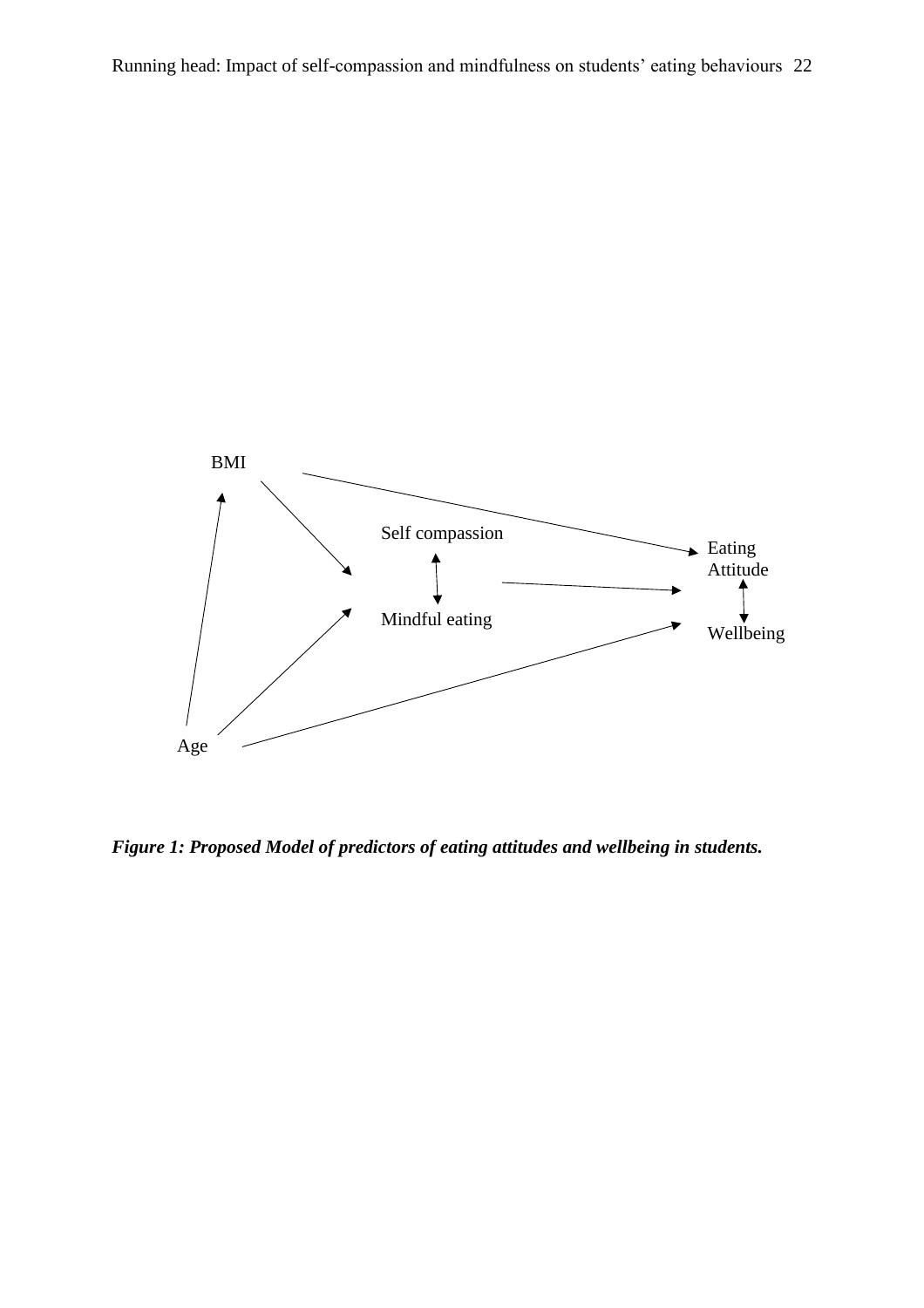

Figure 2: Path model of Eating Attitudes and Wellbeing; BMIRS = Body Mass Raw Score<br>;EAT=Eating Attitude total sco; SC= Self-compassion; ME=Mindful Eating.